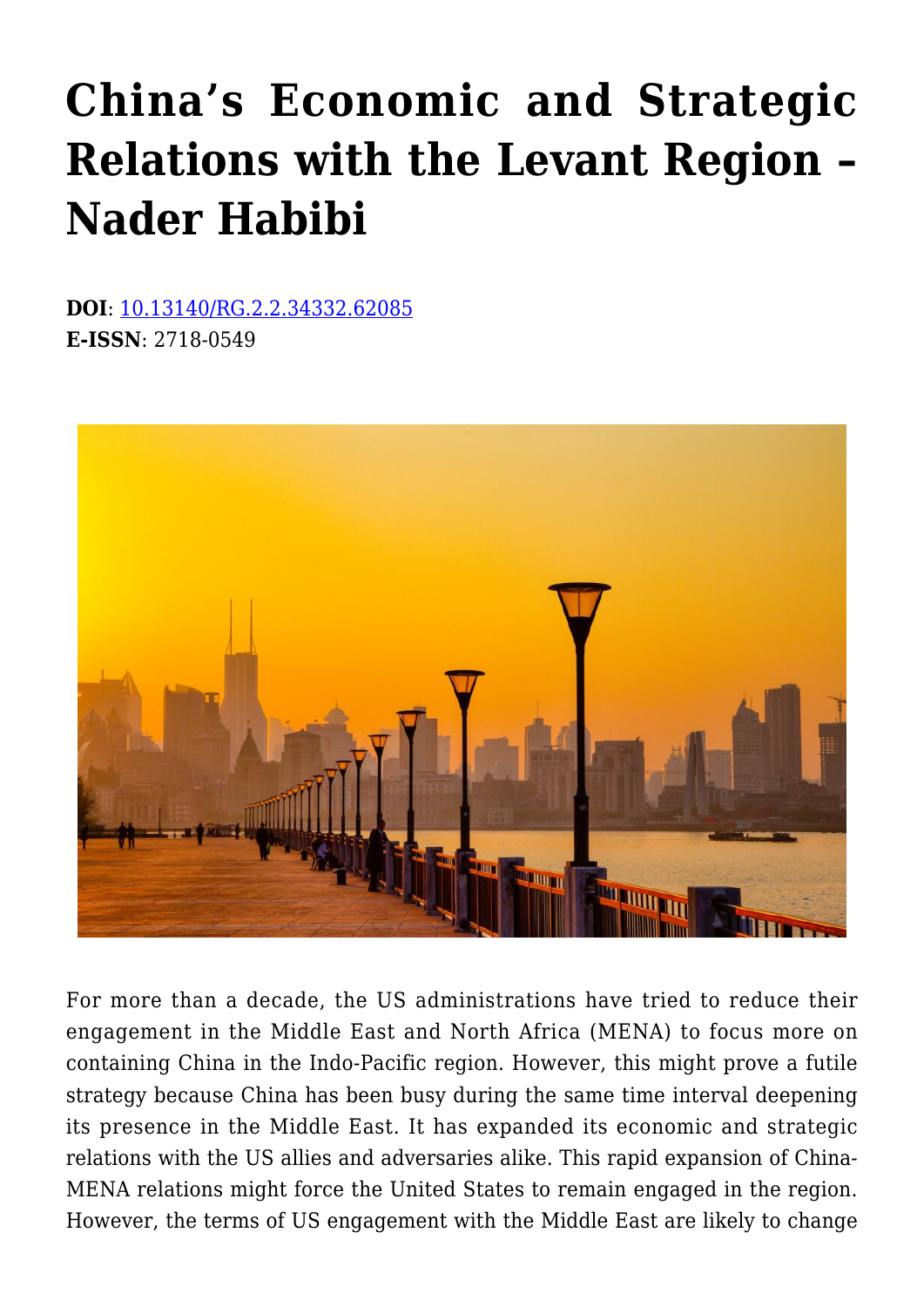because China is more after economic interests than military presence or geopolitics.

Most scholars that study China's expanding economic relations with the Middle East focus on her relations with the oil-exporting MENA countries such as Iran and Saudi Arabia. This focus is justified by China's high demand for oil and natural gas in the past three decades. As a result, many studies have been conducted on China's relations with the oil-exporting countries of the Persian Gulf, particularly the Gulf Cooperation Council and North Africa. Yet as I will demonstrate in this report, China has also made a solid effort to expand its relations with the Levant region of the Middle East, which is not a significant source of energy resources. The Levant countries included in this study are Egypt, Israel, Iraq, Jordan, Turkey, and Syria.

China's interest in Levant countries is motivated by economic and strategic factors other than oil. Yet, most of these motives fall within the broad framework of its global strategy known as the Belt and Road Initiative. This report will analyze the evolution of China's economic relations with the Levant countries in recent years. In my analysis, I will first focus on the unique features of China's bilateral relations with each one of them. Then I will try to shed light on the common characteristics of China's relations with these countries and ask if there is a common denominator in China's economic ties with Levant that sets this MENA subregion apart from other subregions as the Gulf Cooperation Council.

## **Trade**

For more than four decades, China has served as the manufacturing hub of the global economy, and in recent decades it has also managed to produce advanced technological products at highly competitive costs. As a result, it enjoys an advantage in exports of a wide range of manufactured goods compared to other industrial countries. The Levant countries imported \$4.2 billion worth of goods from China in 2000, while their combined exports amounted to \$1.05 billion. Twenty years later, the value of Levant's imports and exports with China in 2020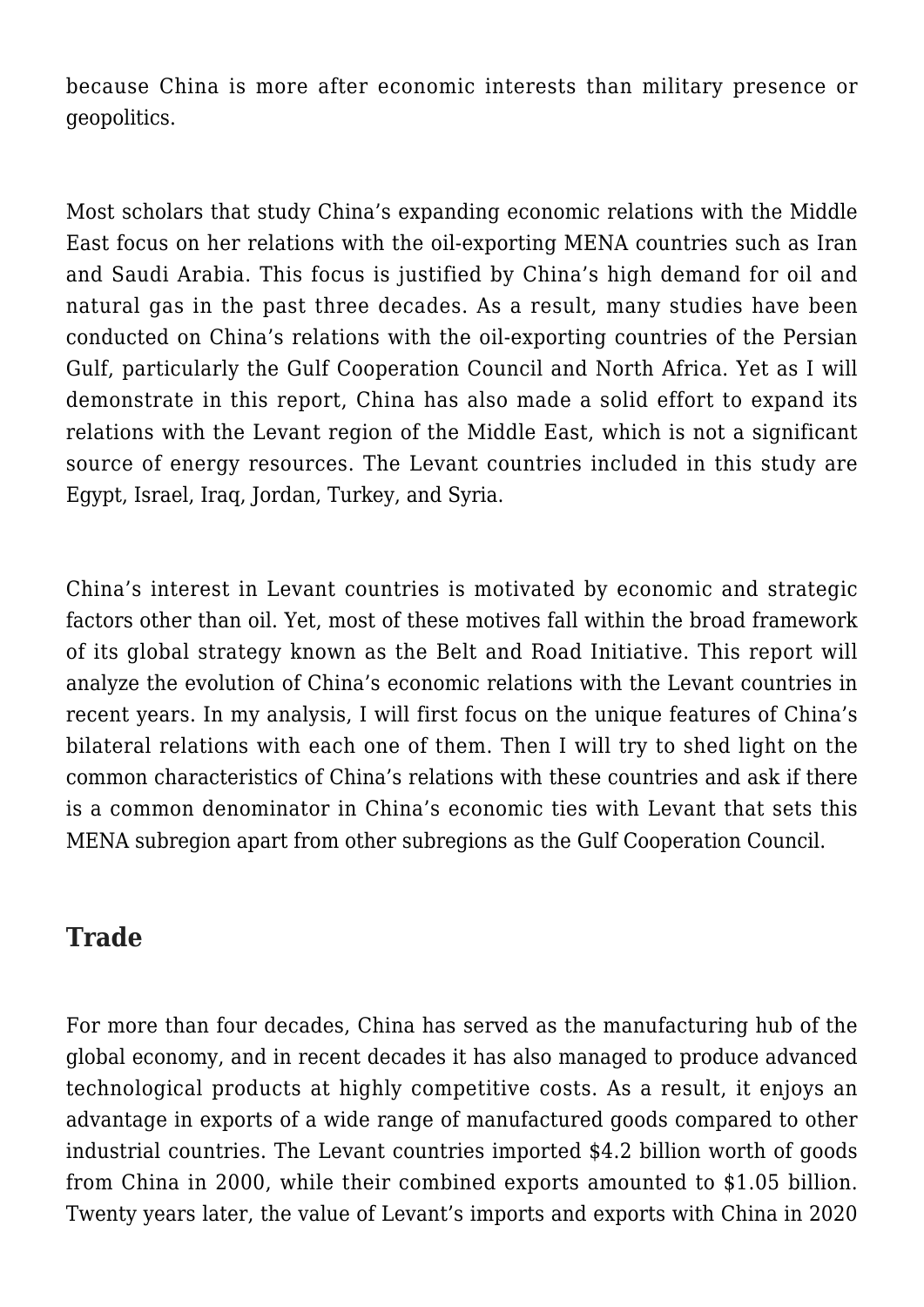was sharply higher at \$53.4 billion and \$24.9 billion, respectively. Along with this sharp increase in bilateral trade, China's rank among the Levant countries' trade partners has also increased significantly. In recent years China has become the largest source of imports for Egypt, Israel, and Lebanon while reaching the second rank for Turkey, Syria, and Jordan. It ranked third among Iraq's import origins after the [UAE and Turkey.](https://oec.world/en) China did not rank high for most levant countries as an export destination except for Israel (advanced machinery, 2nd) and Iraq (crude oil, 1st).

#### **Figure 1: Merchandise Trade between the Levant and China**



**Source:** IMF, *Direction of Trade Statistics*, the regional aggregate calculated by the author.

All levant countries, except Iraq, have experienced large trade deficits in their trade of merchandise goods with China. As shown in Figure 1, the region as a whole has consistently experienced a trade deficit with that country. The Levant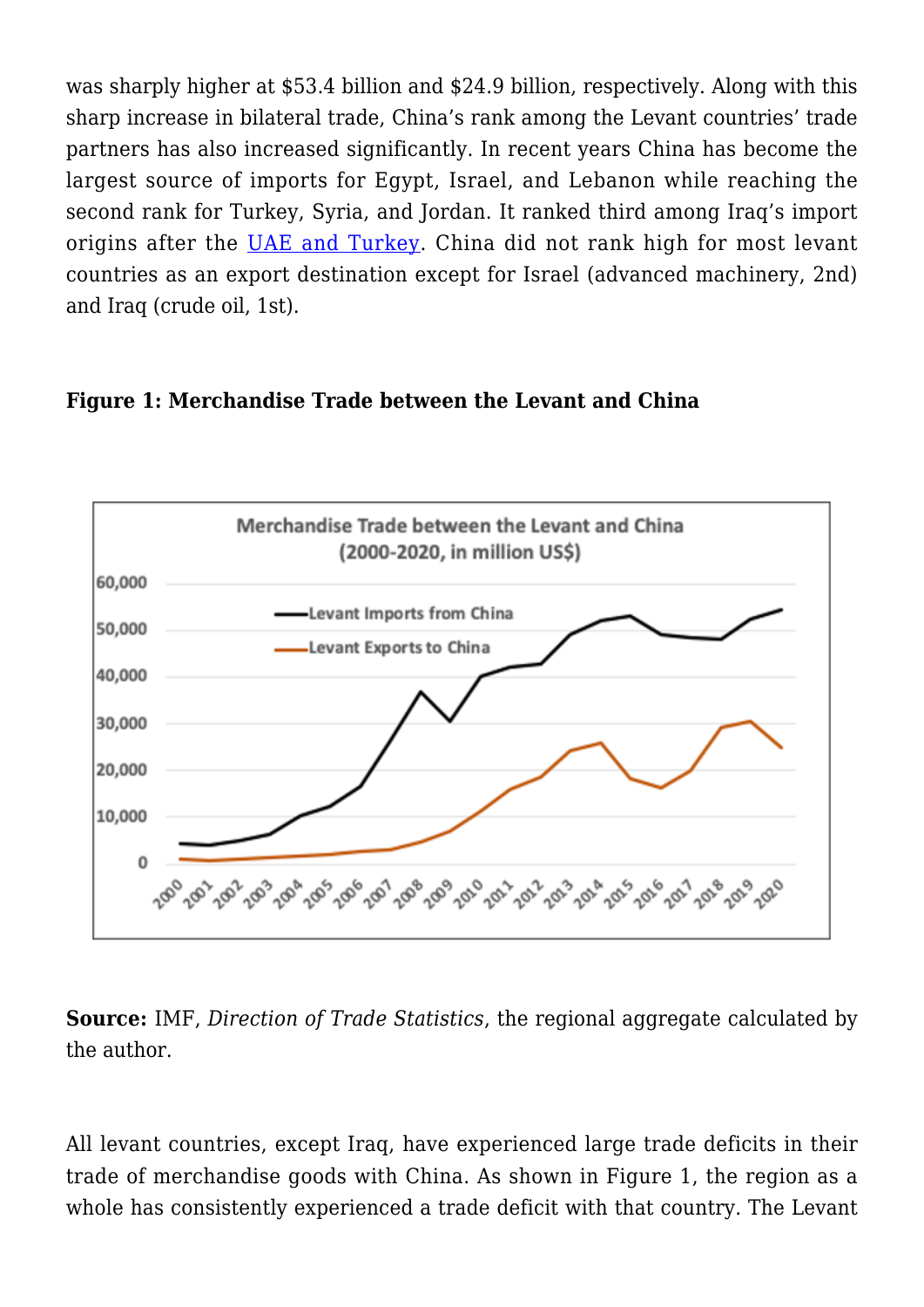region's trade experience with China is not significantly different from other emerging regions. As demonstrated in Figure 2-a and Figure 2-b, the GCC countries' imports from China have followed a similar trend as the Levant. Still, we observe a divergence in their export trends explained by GCC's significant oil and gas exports to China. Unlike the Levant, the GCC countries have enjoyed large trade surpluses with China in most years since 2000.

#### **Figure 2-a: Merchandise Imports of Levant and GCC from China**



**Source:** IMF, *Direction of Trade Statistics*, the regional aggregate calculated by the author.

#### **Figure 2-b: Merchandise Exports of Levant and GCC to China**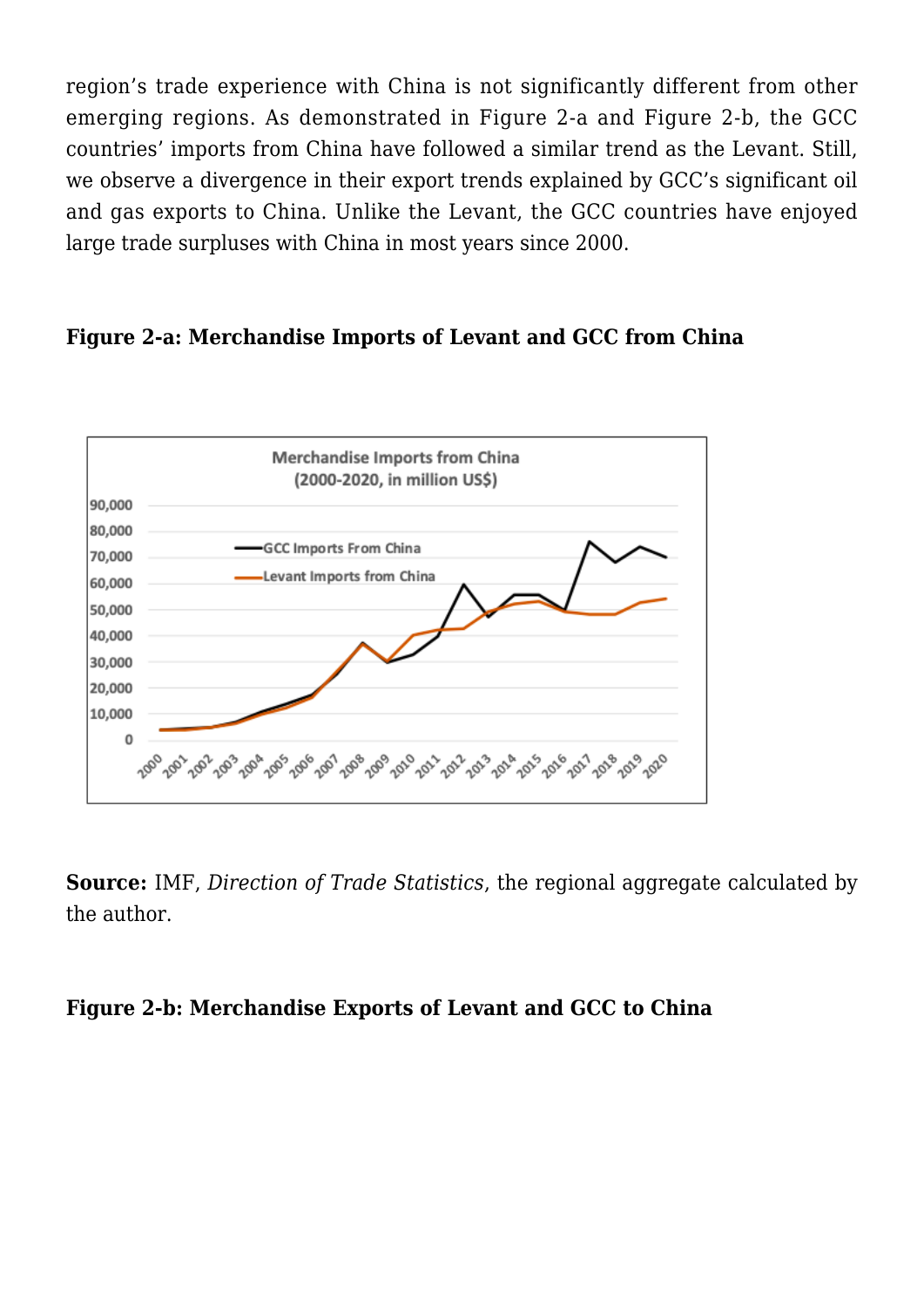

**Source:** IMF, *Direction of Trade Statistics*, the regional aggregate calculated by the author.

## **Investment**

Another critical dimension of economic relations between two countries is foreign investment. As a result of its massive trade surplus with the rest of the world, China has emerged as the leading international investor and creditor of largescale projects. Initially, most of China's foreign investments in developing countries were concentrated in mining and associated industries to facilitate the production and transportation of energy supplies and other raw materials to China $\overset{[i]}{\llcorner}$  $\overset{[i]}{\llcorner}$  $\overset{[i]}{\llcorner}$ .

Now China uses the Belt and Road Initiative (BRI) to guide its global investment and lending strategy. The BRI represents China's vision to promote international trade and investment globally under Chinese leadership and primarily with Chinese credit. According to this vision, China supports the development of highways, railroads, and commercial seaports throughout the world with a priority in Asia, the Middle East, and Africa. The main objective is to facilitate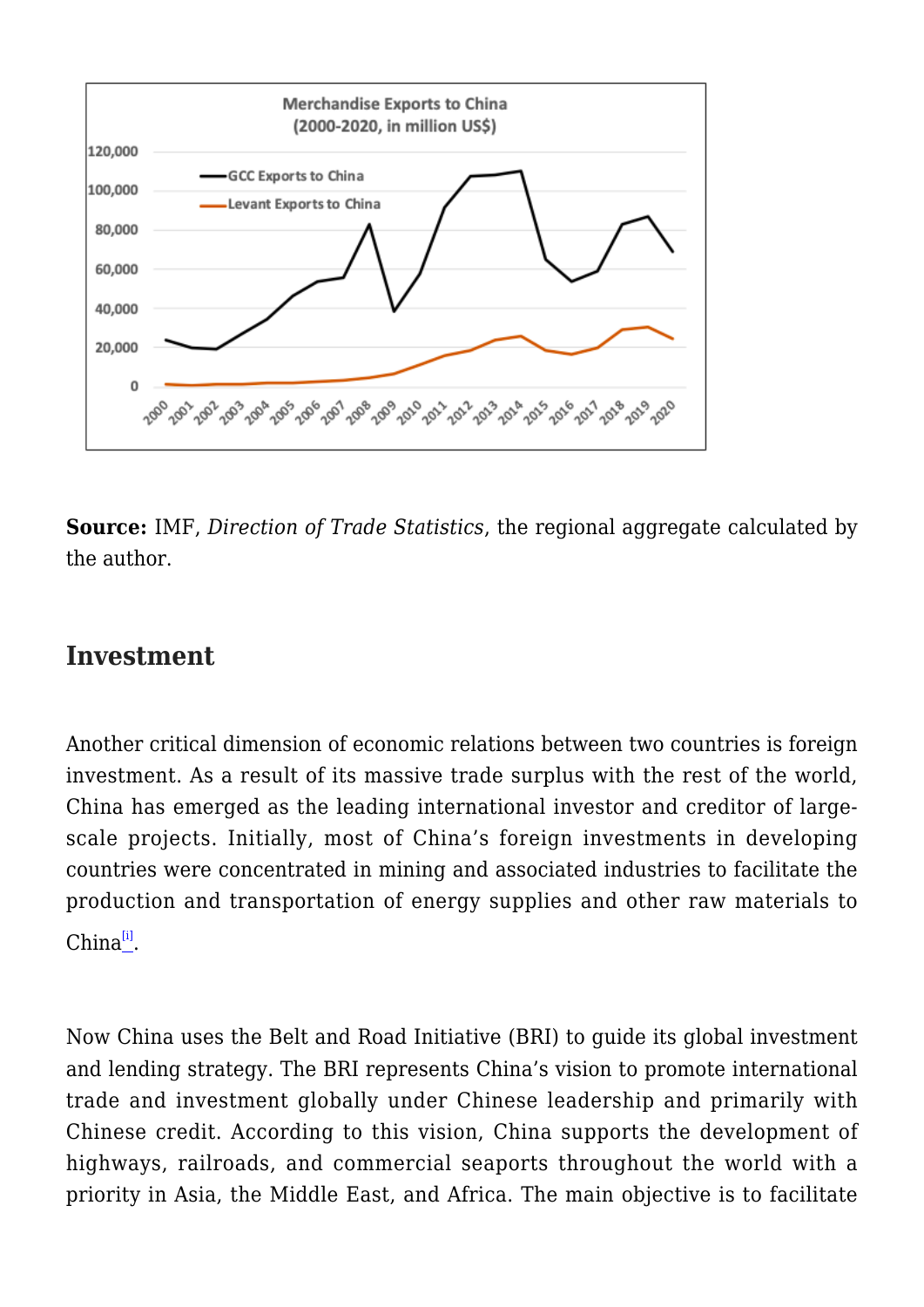trade and connectivity between China and the countries that join the BRI on the one hand, and among these countries, on the other.

In this context, China is actively supporting the development of transportation infrastructure in Central Asia and Eastern Europe to facilitate land trade and tourism with this region and with Western Europe and the Mediterranean. Well aware of this Chinese objective, Turkey has actively campaigned to position itself as one of the multiple east-west transportation corridors that China is developing for this purpose. This campaign has been successful, and in recent years China has financed several large-scale railway and road projects in Turkey.

Other Levant countries have been less suitable for BRI land transportation projects for two reasons. First, the multiple tensions and conflicts among Levant countries reduce the feasibility of cross-border transit routes. Israel, for example, remains highly isolated from its Arab neighbors because of the ongoing Palestinian conflict. Turkey's relations with the Arab Levant countries and the relations among these countries have become highly unstable and contentious after the Syrian civil war. As a result of these adverse factors, China is investing in developing commercial seaports for BRI connectivity in these countries.

#### **Table 1: China's Investments in Levant**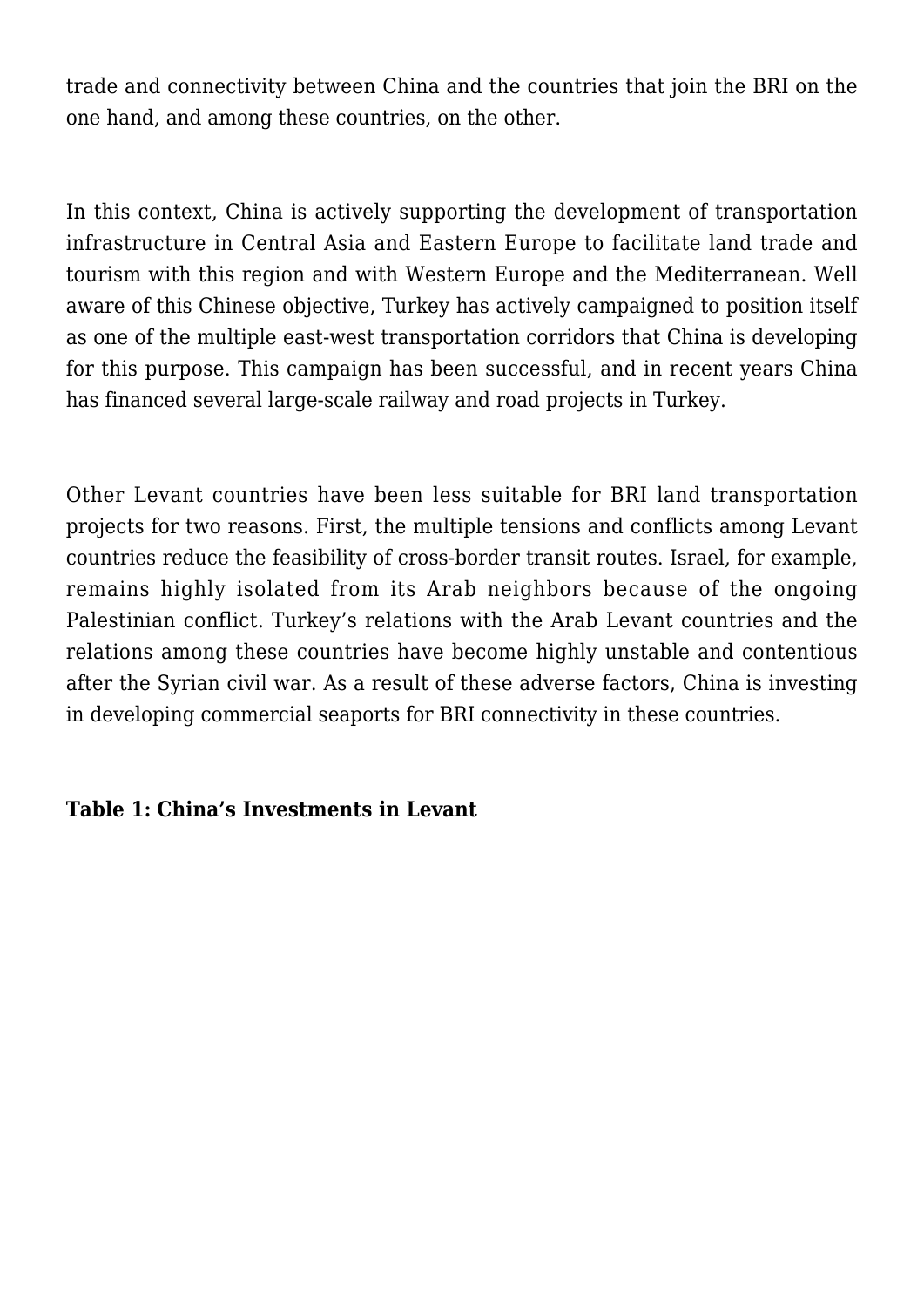| China's Investments in Levant (2006-2020) in millions of U.S. dollars |               |                    |                     |                  |                          |                          |                          |               |              |
|-----------------------------------------------------------------------|---------------|--------------------|---------------------|------------------|--------------------------|--------------------------|--------------------------|---------------|--------------|
|                                                                       | <b>Energy</b> | <b>Rear Estate</b> | Transpor-<br>tation | <b>Utilities</b> | Agricul-<br>ture         | <b>Chemicals</b>         | <b>Metals</b>            | <b>Others</b> | <b>Total</b> |
| Egypt                                                                 | 8,770         | 6,160              | 2,510               | 990              | 400                      | 1,690                    | 940                      | 1,270         | 23,000       |
| Iraq                                                                  | 21,300        | 1,750              | $\frac{1}{2}$       | 730              | $\overline{\phantom{a}}$ | $\overline{\phantom{a}}$ | $\overline{\phantom{a}}$ | ۰             | 23,780       |
| <b>Israel</b>                                                         | 520           | $\blacksquare$     | 2,490               | $\sim$           | 4,400                    | $\overline{\phantom{a}}$ |                          | 170           | 12,670       |
| Jordan                                                                | 4,770         | $\sim$             | 100                 | $\sim$           | ٠                        | 850                      | ٠                        | 620           | 6,340        |
| Syria                                                                 | 3,760         | 300                | ٠                   | $\sim$           | $\sim$                   | ٠                        | $\sim$                   | $\sim$        | 4,060        |
| <b>Turkey</b>                                                         | 9,740         | 1,150              | 1,390               | $\blacksquare$   | ٠                        | 1,100                    | 440                      | $\sim$        | 15,270       |
| <b>Total</b>                                                          | 48,860        | 9,360              | 6,490               | 1,720            | 4,800                    | 3,640                    | 1,380                    | 2,060         | 85,120       |
| Share of<br>Levant in<br>MENA*                                        | 45%           | 27%                | 13%                 | 12%              | 72%                      | 41%                      | 15%                      | 30%           | 34%          |

Souce of data: China Global Investment Tracker, American Enterprise Institute, aggregations calculated by author. The "Others" category includes industry, education, consumer goods and textiles.

China's investment pattern in Levant countries since 2006 is reported in Table 1. We observe that during 2006-2020 China has invested \$85.1 billion in the six Levant countries reported in this table. This figure amounts to 33% of China's total investment (\$251 billion) in the MENA region during the same period. In comparison, the GCC received 40% of China's total investment. The shares of Levant and GCC regions in China's total investment in the Middle East region enjoyed a positive uptrend between 2006 and 2016, but they diverged after 2016 (Figure 3). While the share of GCC continued to increase, the percentage of Levant countries declined. This divergence was also associated with a sharp decline in China's total investment in the MENA region (and the rest of the world)

due to the Covid-19 pandemic.<sup>[\[ii\]](https://www.uikpanorama.com/applewebdata://30CC5F14-757B-4F95-A9CE-20DF5AF02E7B#_edn2)</sup>

## **Figure 3: Shares of Levant and GCC in China's Total investment in the MENA**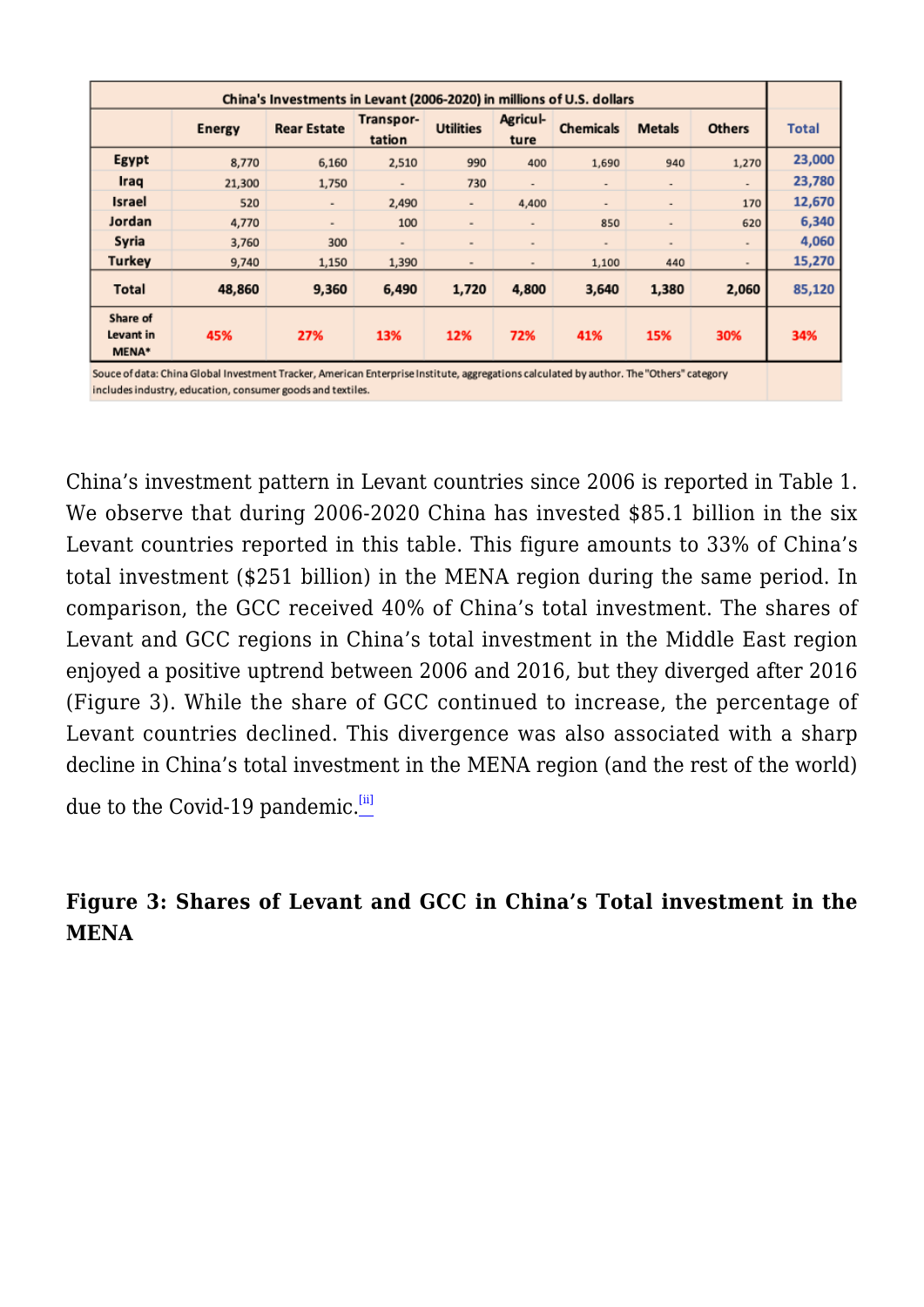

**Source:** American Enterprise Institute*, China Global Investment Tracker*, the regional aggregates calculated by the author.

## **Bilateral Relations:**

**Egypt:** Among Levant countries, Egypt received the largest share of Chinese investments even though Turkey has a larger economy. China's investments in Egypt are very diverse and are spread among many sectors (Table 1). This diversity reflects Chinese firms' interest in using Egypt as a manufacturing and export center for access to European and African markets. Furthermore, the Egyptian government has shown a solid commitment to creating a hospitable investment environment for Chinese firms.

The bilateral economic relations between the two countries go back to the Hosni Mubarak era, and they have proven durable despite the two regime changes in Egypt since the Arab Spring.<sup>[\[iii\]](https://www.uikpanorama.com/applewebdata://30CC5F14-757B-4F95-A9CE-20DF5AF02E7B#_edn3)</sup> Good relations with Hosni Mubarak did not prevent China from developing close ties with President Mohammed Morsi, who was elected after the 2011 Arab Spring Uprisings. Similarly, China's good relations with Morsi not only did not disrupt China's relations with Egypt after the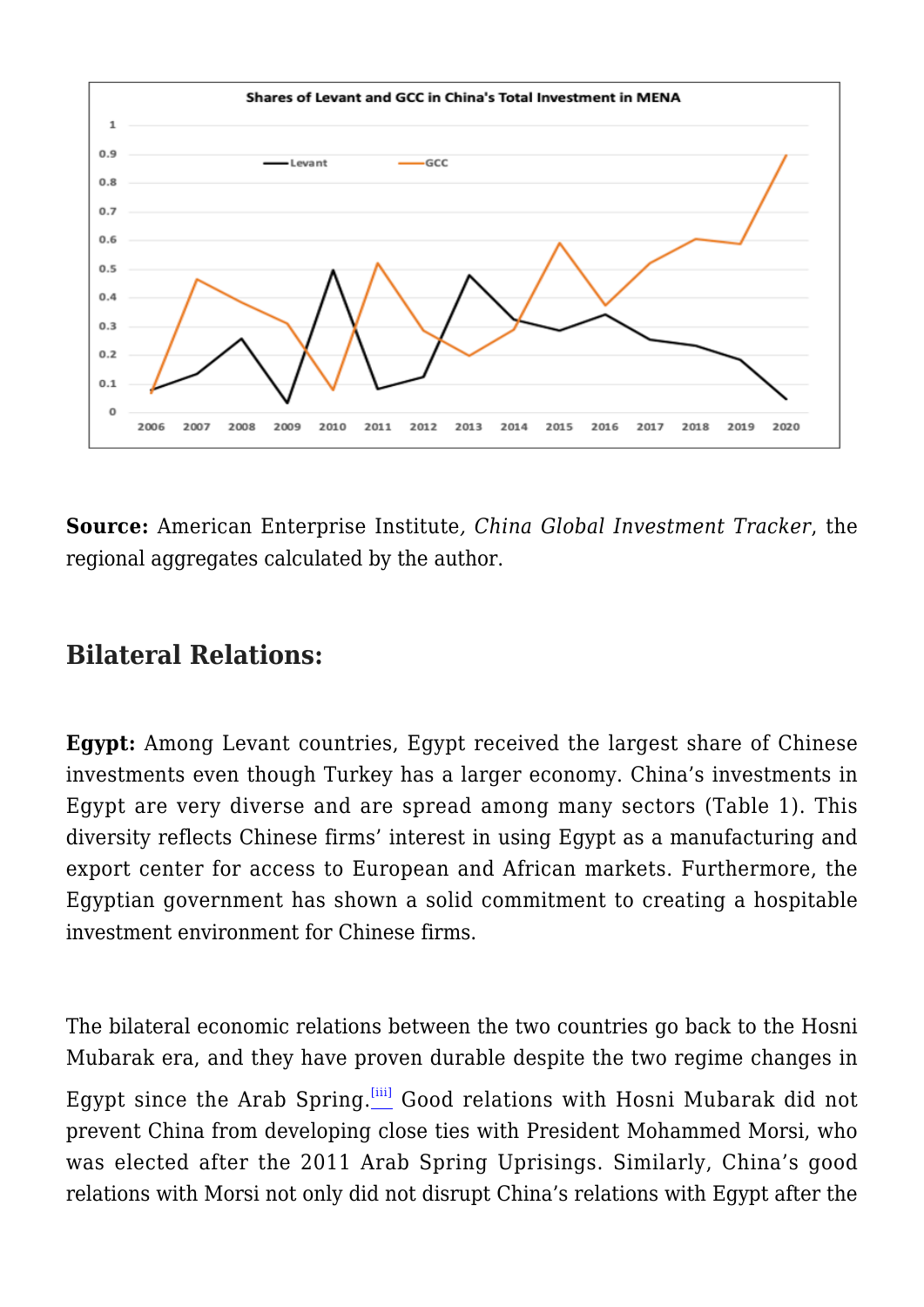Egyptian army toppled him, but President El-Sisi expanded the bilateral economic ties even further. This durability is essentially a result of China's non-intervention and non-interference policy in Egypt's domestic political affairs, which stands in sharp contrast with interventions of the United States, Turkey, and many European countries.

China's economic relations with Egypt have expanded rapidly since the military coup that brought President El-Sisi to power and ended the Arab Spring's political instability. China is now the leading foreign investor and engineering contractor for Egypt's new administrative capital under construction 45 kilometers east of Cairo.

Further to the east of the new administrative capital, China is the primary developer of Egypt's Suez Canal Economic Zone (SCEZ). The Egyptian government's long-term economic strategy calls for the transfer of industrial activity and attraction of foreign investment to this economic zone, which will have easy access to global markets through the Suez Canal. In addition to being active throughout SCEZ, China has developed a special area of the zone into a designated area for Chinese firms and modeled it after the Tianjin Economic-Technological Development Area (TEDA) in northeast China. Accordingly, this China-Egypt economic zone is called the TEDA-Suez Economic and Trade Cooperation Zone<sup>[\[iv\]](https://www.uikpanorama.com/applewebdata://30CC5F14-757B-4F95-A9CE-20DF5AF02E7B#_edn4)</sup>. More than one hundred Chinese industrial and logistics firms are already active in the TEDA-Suez zone, including the world's largest fiberglass

producer, the Jushi Industries $\stackrel{[v]}{-}$  $\stackrel{[v]}{-}$  $\stackrel{[v]}{-}$ .

These massive Chinese investments in Egypt reflect the Chinese government's desire to incorporate Egypt in the Belt and Road Initiative as a regional logistics and manufacturing hub for trade with Africa and the Mediterranean regions. As such, Egypt has a higher priority for China than other Levant countries. Indeed, the rapid expansion of China-Egypt economic relations can come at the expense of China-Turkey relations. It might even reduce the significance of Greece and Israel in the Belt and Road Initiative. Many Chinese firms are now setting up their regional hubs in Egypt. This will reduce their need for establishing regional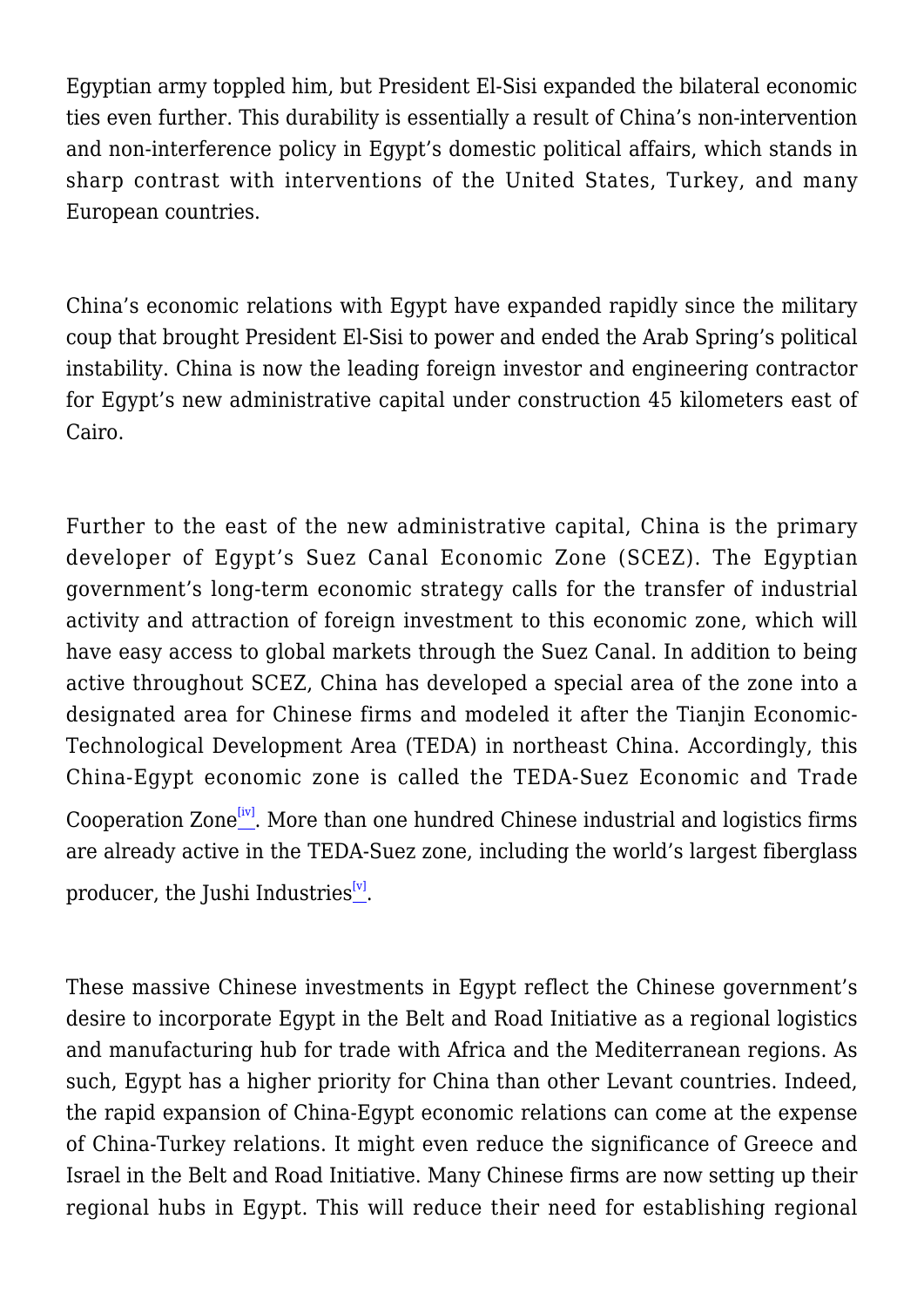centers in Turkey, which is the most significant potential rival to Egypt for China's attention.

**Turkey:** In recent years, China has also shown a strong interest in Turkey, which has faced several American and European economic sanctions and, on two occasions, has been vulnerable to currency depreciation crises. Yet, on both occasions, China's timely injection of investments and loans has helped alleviate the situation and prevent a sharp devaluation of the Lira. In Summer 2018, for example, when the escalation of diplomatic tensions between Turkey and the United States caused a 40% decline in the exchange value of the Lira. China helped Turkey support its national currency by offering her a \$3.6 billion loan for infrastructure [projects.](https://www.cnbc.com/2018/08/17/china-backs-turkey-to-overcome-its-economic-crisis.html)

Although we might expect the bulk of China's investments in Turkey to be concentrated in the BRI-related transportation infrastructure projects, more than 60% of them (\$9.7 billion) during 2006-2020 were made in the energy sectorprimarily coal-powered plants. Indeed, China's biggest investment project in Turkey is the 1.3-Megawatt Hunutlu EMBA coal plant in the [Adana Province.](https://www.ran.org/the-understory/case-study-emba-hunutlu-coal-plant/) This emphasis on energy is partly a result of the Turkish government's strong interest in such plants, which can utilize the domestic supplies of coal. Progress of some of these projects has been slower than expected, and they have been criticized for pollution and environmental [concerns.](https://chinadialogue.net/en/energy/a-chinese-coal-plant-highlights-turkeys-flawed-energy-policy/) While the Turkish government has shown a strong commitment to these China-financed power plants, Turkish environmental NGOs pressure China to switch from coal-powered plants to renewable energy plants (wind and solar) in Turkey. China has already invested in two renewable projects in Turkey.

After these energy projects, the other large Chinese projects in Turkey are transportation infrastructure mega-projects such as the Yavuz Sultan Salim Bridge in Istanbul and the Kumport seaport terminal. China has also agreed to finance the Istanbul Canal, which will serve as an alternative to the Bosphorus canal for access to the Black Sea. This project has proven highly controversial and contentious in Turkish domestic politics because of environmental concerns. In addition to strong condemnation by opposition parties and environmental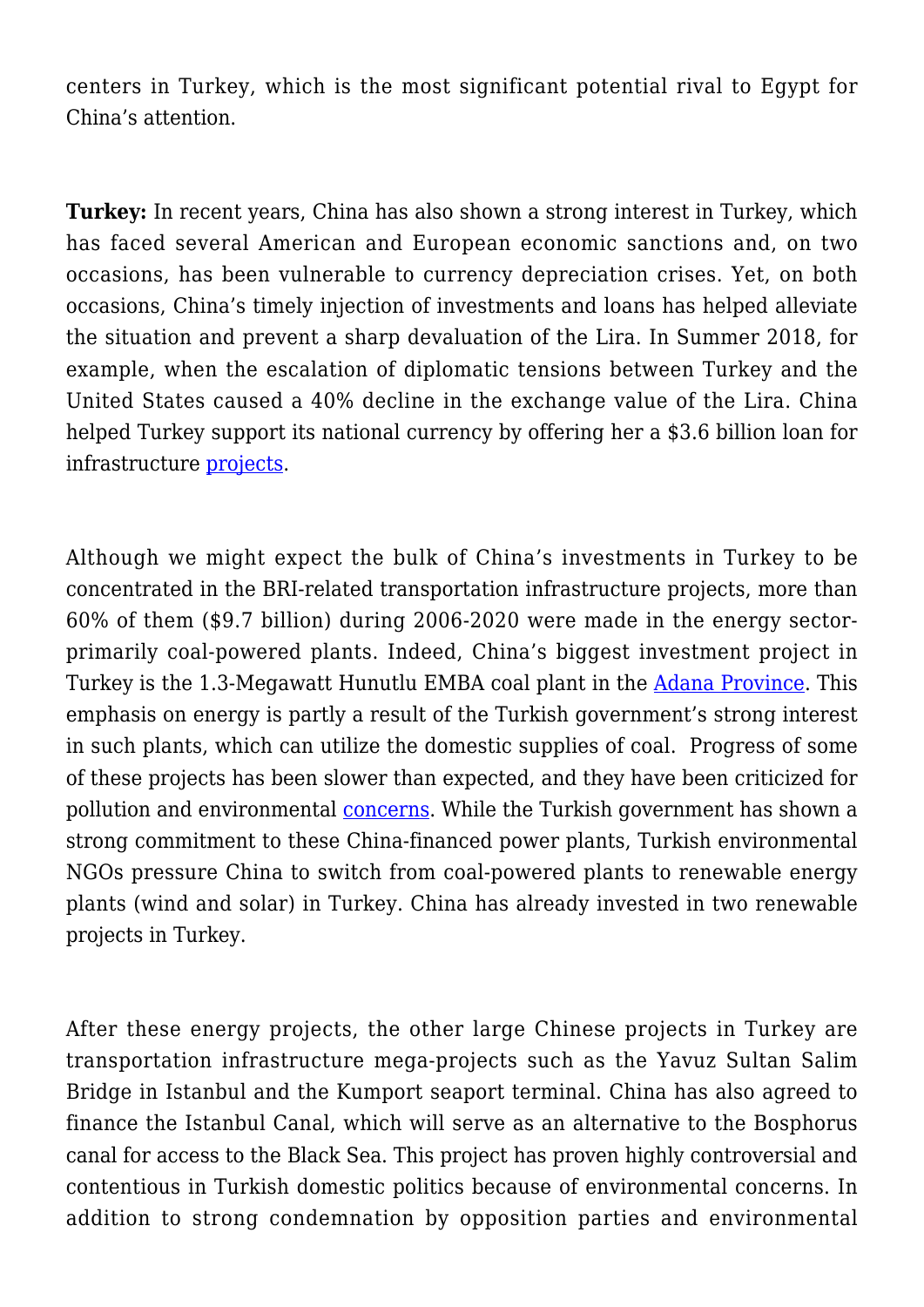scientists, the Turkish domestic banks and European banks have also refused to offer financing for this project. Several Chinese banks stepped forward to fill this void, and President Erdogan officially inaugurated the Istanbul Canal project in June 2021.

Unlike in Egypt, China's investments in Turkey are not concentrated in a small number of industrial zones (equivalent to the Suez Canal Economic Zone). This is partly because fewer of these projects are in manufacturing, and Chinese real estate projects such as hotels and resorts are dispersed throughout the country. The Turkish government is encouraging China to increase its manufacturing investment in Turkey, and some progress has been made in textiles, electronics, and telecommunication. China's two giant telecommunication firms, Huawei and ZTE, are active in Turkey's telecommunication industry. Huawei is developing Turkey's 5G telecommunication network, and it has also established a large research and development center in Turkey. ZTE has purchased a majority share in Turkish electronic firm NETAS and is producing a diverse set of telecommunication and internet products and services.

Both of these ventures represent China's high-tech and advanced technology partnerships with Turkey. Although Chinese technology and expertise are dominant in these partnerships, the Turkish economy has achieved a degree of advancement in these sectors that its participation is not limited to the one-sided adaptation of Chinese technology. Instead, some level of partnership in research and development and joint production of high-tech products is visible. For more labor-intensive and low-technology products, Turkey is likely to face intense competition from Egypt to attract Chinese investment, as will be described later.

**Israel:** China's third-largest economic partner in the Levant is Israel. Although Israel is a small country with a limited domestic market, it is important to China because of its advanced technology in electronics and several other sectors. Since the two countries established bilateral diplomatic relations in 1992, China has been eager to invest in Israel's high-tech industry. Chinese firms have already invested in partnerships with Israeli firms active in cloud computing, artificial intelligence, semiconductors, and communication networks. An excellent example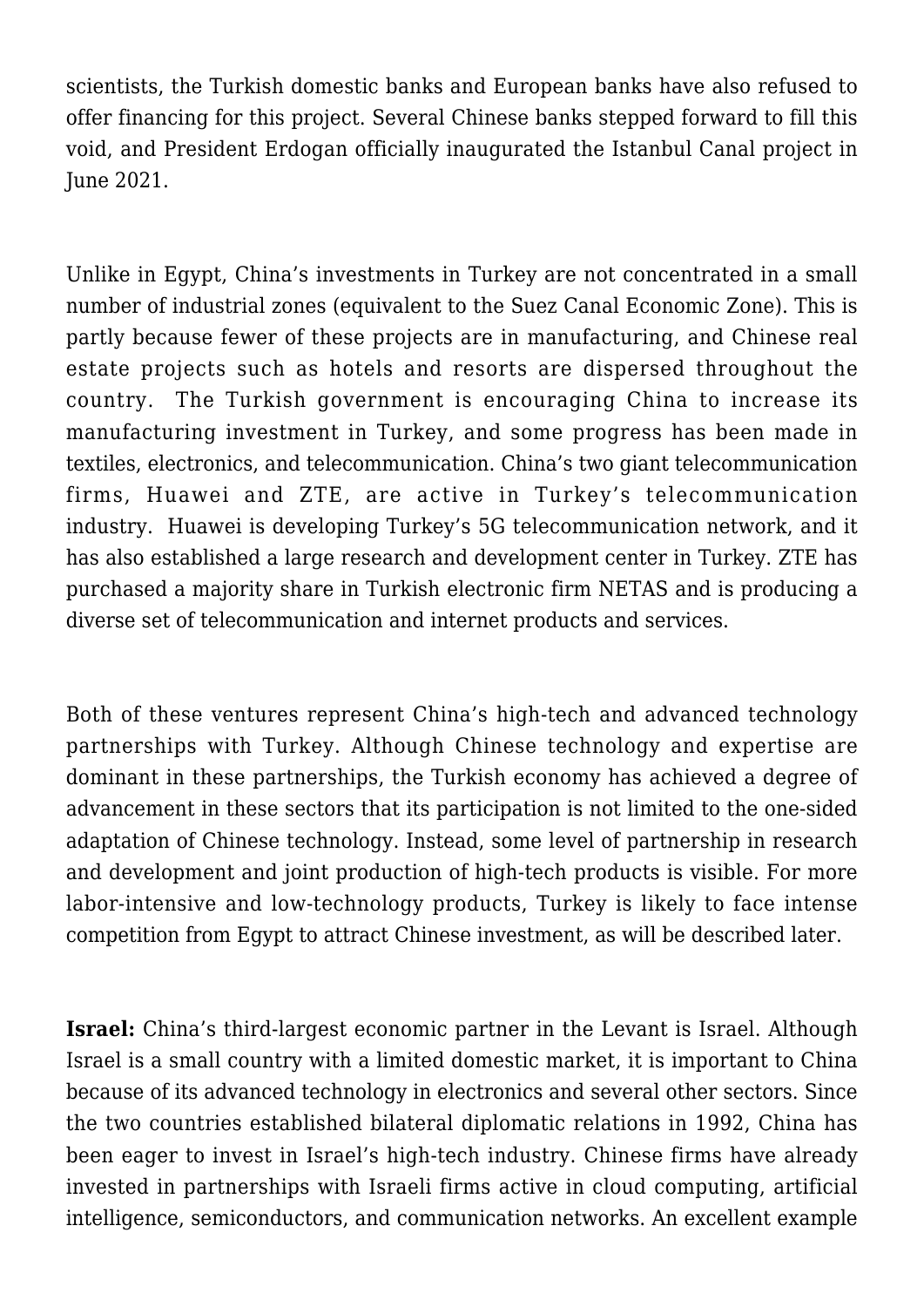of these types of Chinese investments is the purchase of the Israeli telecommunications research firm Toga Network by the Chinese telecommunication giant Huawei in [2016](https://venturebeat.com/2016/12/07/huawei-reportedly-acquires-israeli-it-networking-company-toga-networks-for-150-million/).

As a result of these high-tech investments, China has emerged as one of the largest foreign investors in Israel's equivalent to the Silicon Valley, conveniently called the Silicon Wadi. During 2014-2019 Chinese firms invested a sum of \$1.5 billion in 300 Israeli hi-tech [firms.](https://www.calcalistech.com/ctech/articles/0,7340,L-3772395,00.html) Surprisingly, the United States' restrictions on Chinese investments in the US have redirected some of these investors to Israel. At the same time, Israel is coming under increased US pressure to cut back its technological relations with China.

Many Israeli high-tech companies have investment partnerships with US firms and share some advanced technologies. As a result of the growing technological competition between the US and China, the US government is worried about transferring these technologies to Chinese firms that invest in Israel. It is also concerned that Chinese entities in Israel will engage in digital espionage for the Chinese government. Since the US is the primary defense and strategic supporter of Israel, the Israeli government is taking US sensitivities into consideration as it continues its investment and trade partnership with China. These considerations, for example, discouraged Israel from selecting Huawei, which is the world's leading firm in 5G telecommunication technology, to develop Israel's 5G network. Similarly, the Israeli government bypassed the Chinese firm CK Hutchison Group to develop the \$1.5 billion Sorek B desalination plant in 2020, even though this firm had partnered with an Israeli firm for the construction of Sorek A desalination plant in [2011](https://www.timesofisrael.com/amid-us-pressure-israel-taps-local-firm-over-chinese-bid-for-desalination-plant/).

In addition to the United States, some Israeli national security officials have also raised the alarm about the risks associated with Chinese investments. Ever since 2017, several members of the Knesset have expressed concern about China, and the Knesset launched a classified hearing about this issue in July 2018. In January 2019, the head of Israel's General Security Services (*Shin Bet*) called for increased monitoring of foreign [investment.](http://haaretz.com/israel-news/business/chinese-investments-in-israel-could-pose-security-threat-shin-bet-chief-warns-1.6827146) These concerns motivated the Israeli government to create a special committee in October 2019 to evaluate the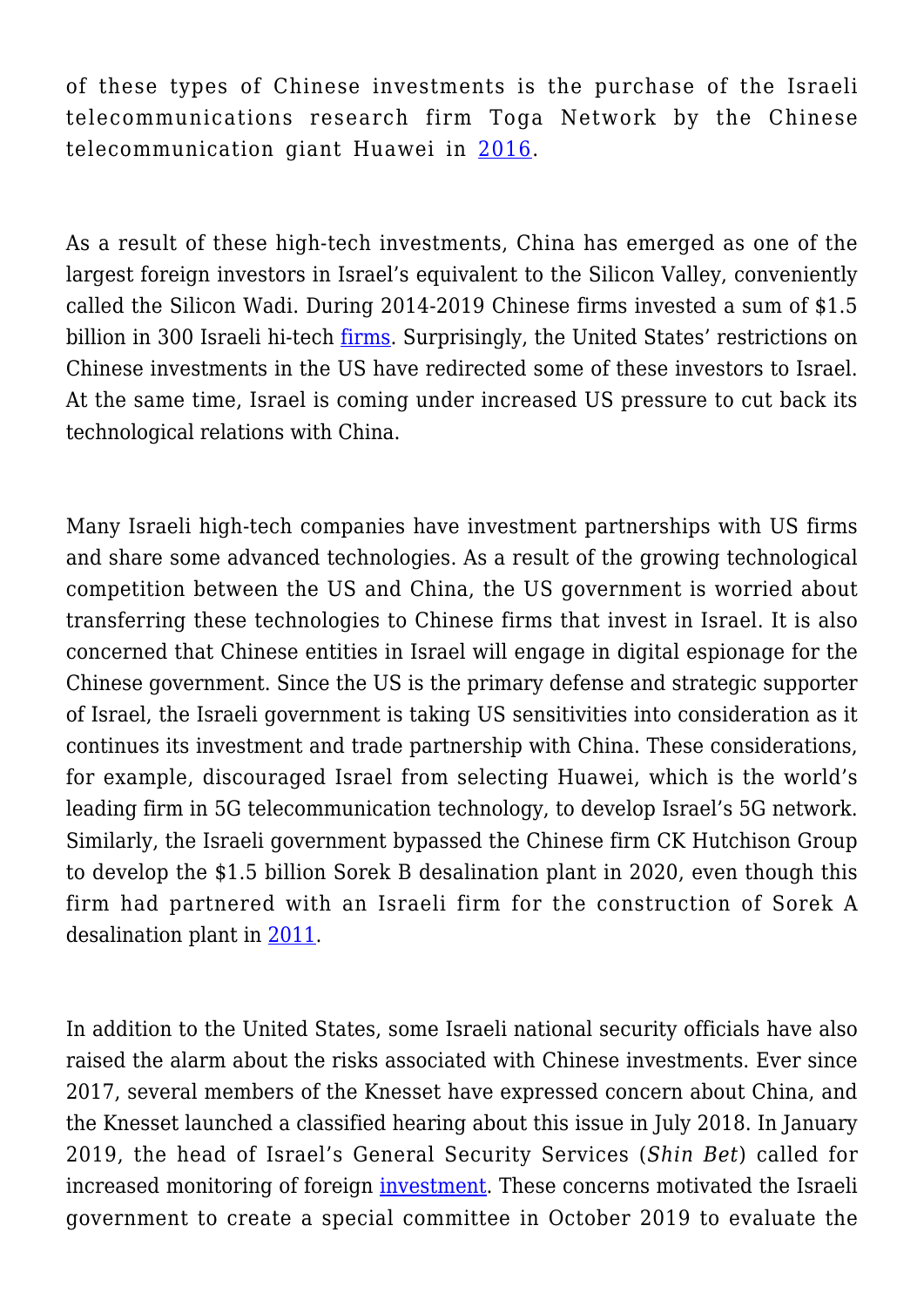security implications of foreign [investment.](https://investmentpolicy.unctad.org/investment-policy-monitor/measures/3426/israel-government-establishes-a-committee-to-evaluate-national-security-implications-of-foreign-investment) It was broadly understood in Israel that the main target of these measures was China.

Overall, Israel has welcomed Chinese investments in many projects for more than two decades, and Israeli public opinion toward China has been favorable<sup>[\[vi\]](https://www.uikpanorama.com/applewebdata://30CC5F14-757B-4F95-A9CE-20DF5AF02E7B#_edn6)</sup>. In addition to significant investments in Israel's high-tech sector and agriculture, Chinese firms are also active in several infrastructure projects. As of 2020, Chinese firms were involved in four such projects, including the construction of a new terminal in the port of Haifa and the expansion of the Ashdod port. Despite any potential risks and security concerns, the Israeli policymakers cannot ignore that Chinese firms are highly cost-effective and offer high-quality construction services. Moving forward, however, Israel-China economic relations will remain vulnerable to security concerns and US sensitivity. Concern about US sensitivities will also prevent Israel from signing a formal BRI agreement with China (similar to Egypt and Turkey).

**Syria and Lebanon:** Although China is already one of the largest exporters to both Syria and Lebanon, neither country has a suitable investment climate for China in the short run. China's investments in Syria exceeded \$4 billion before 2011, but it has made no new investments. China has a large tolerance for political instability and uncertainty. It has not hesitated to invest in countries like Sudan that other nations have cast aside because of violence and civil war. However, it invests in high-risk countries when the returns are high (such as production and extraction of mineral and oil resources) and justifies the risks.

Neither Syria nor Lebanon falls in this category because Syria's oil exports are small, and some of them are located in areas that the Assad government does not control. Lebanon has recently discovered oil and natural reserves in the Mediterranean, but these discoveries are subject to an international dispute. Both countries have also been targets of US hostilities because of Hezbollah and the Assad regime's close relations with Iran. Bashar Assad has survived the Syrian uprising with the help of Russia and Iran. Still, his government does not control many parts of the country, and Syria remains a target of severe economic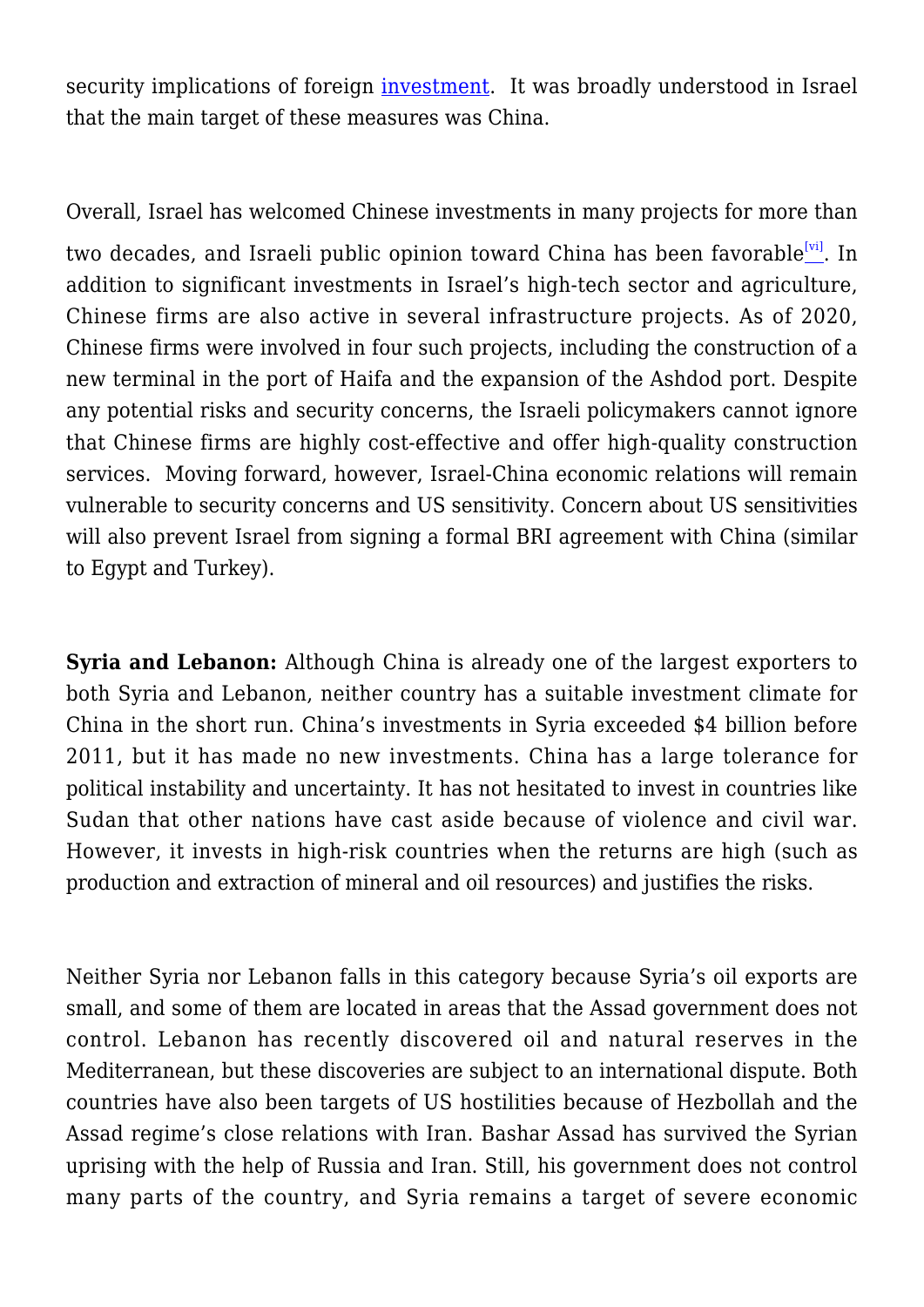sanctions and military interventions. Similarly, the US has imposed crippling financial sanctions on Lebanon (primarily because of the strong position of Hezbollah in that country's power-sharing political system), and many blame these sanctions for the current disastrous economic conditions in that [country.](https://www.aljazeera.com/economy/2020/6/19/us-caesar-act-could-bleed-lebanon-for-years-to-come)

Despite these adverse factors, China has expressed interest in providing infrastructure investment in both countries because of broader geo-economic and geopolitical considerations. Reconstruction of Syria's infrastructure will positively affect China's economic relations with Iran and Iraq. In recent years, China has deepened its economic relations with Iran and Iraq and has supported rail and highway connectivity among Iran, Iraq, and [Syria](https://www.al-monitor.com/originals/2018/11/iran-iraq-syria-railway.html). Iran is already connected to China's BRI railway network that runs from China to Central Asia. Once these transportation networks are established, China will have an additional transportation link to Iraq and Iran through Syria.

Another factor encouraging China to invest in Syria and Lebanon is the rising geopolitical competition between the US and China. As the United States intensifies its efforts to reduce China's influence around the world, China is showing more willingness to expand its relations with countries that are targets of American hostility and economic sanctions, such as Syria, Venezuela, and Iran. Furthermore, China has developed strong strategic coordination with Russia to challenge American influence in Central Asia and Middle Eastern countries such as Iran and Syria. This is evident in the frequent veto of anti-Syria resolutions in the United Nations by Russia and [China](https://www.eastasiaforum.org/2020/02/28/chinas-vetoes-during-the-syrian-conflict/). In the early stages of the Syrian conflict, China tried to maintain neutrality among the warring factions and support a political solution through peace negotiations. In this context, it has maintained good relations with the Assad [regime.](https://www.mei.edu/publications/china-and-syria-war-and-reconstruction) Economic reconstruction of Syria under the Assad Regime is a shared objective of Russia and China. At the same time, Chinese firms will face competition from Russian firms for investment opportunities in Syria because the Assad regime owes its survival to Russian support and is likely to show its appreciation by a positive bias toward Russian [firms.](https://www.france24.com/en/20190612-syria-parliament-okays-russian-lease-tartus-port-state-media)

The Assad regime is eager to expand diplomatic and economic relations with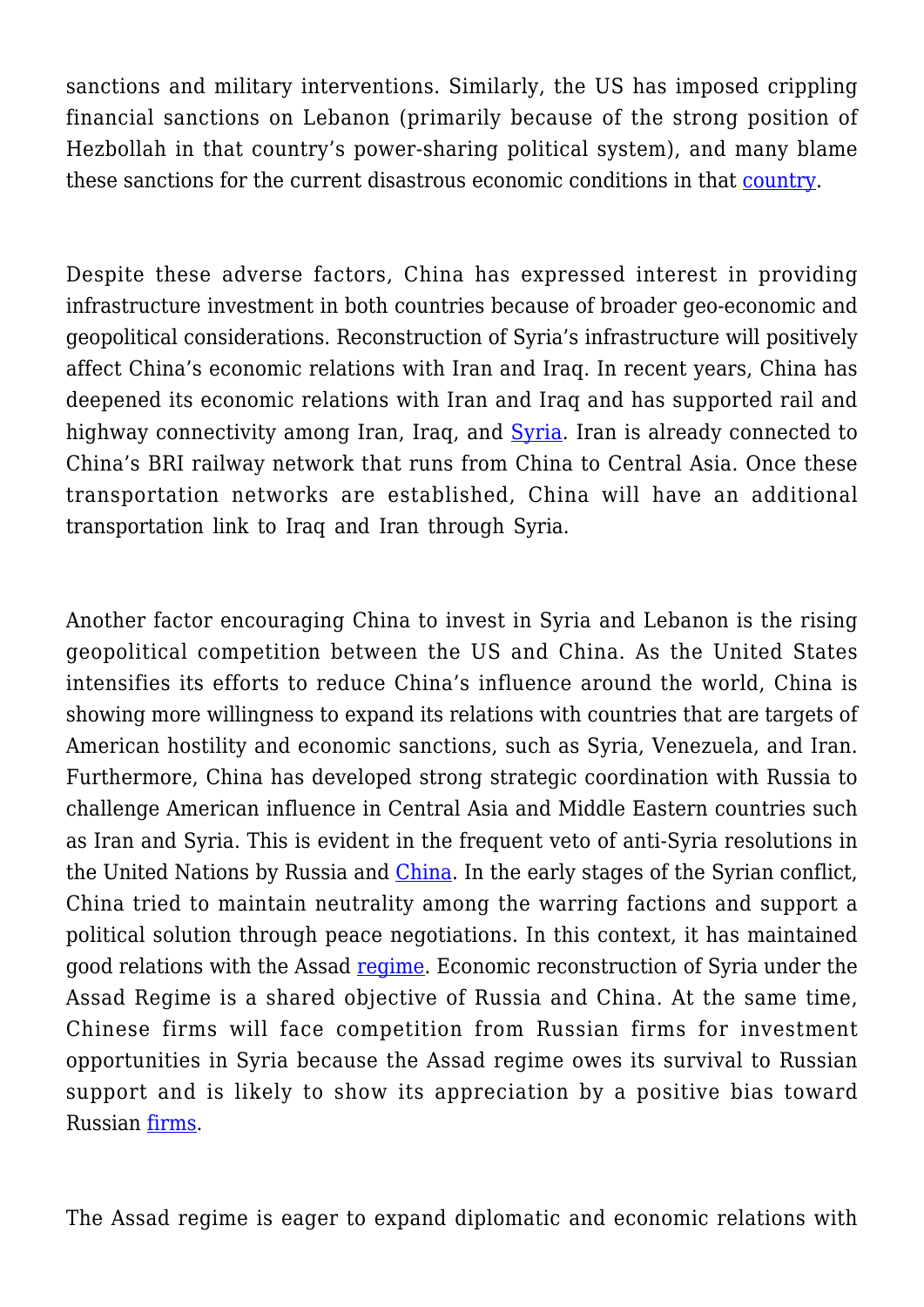China. Desperate for foreign investment, it actively seeks Chinese investment and has expressed readiness to join the Belt and Road initiative. Bashar Assad demonstrated this strong interest by hosting the Chinese foreign minister as his first meeting with a foreign dignitary immediately after his inauguration in July [2021](https://www.theguardian.com/world/2021/jul/21/syrian-economy-ruins-china-sniffs-opportunity-assad). Among Lebanon's political factions, Hezbollah has emerged as the leading advocate of "looking east" and welcoming Chinese investments, but as the economic crisis worsens, other politicians are also courting [China](https://en.radiofarda.com/a/lebanon-and-its-hezbollah-follow-iran-hoping-for-a-chinese-rescue/30730447.html).

# **Observations and regional analysis**

Based on the above analysis, a bird's eye view of China's economic relations with Levant countries offers many observations about the direction and prospects of these relations.

**Bilateral, not regional:** In light of the weak or non-existent economic and diplomatic relations among most Levant countries, China's relations with these countries have developed bilaterally and without any regional coordination. Like most regions of MENA, the relations among Levant countries are dominated by tension and conflict. China has accepted these tensions' longevity and has focused on bilateral relations while maintaining neutrality. This lack of goodwill and cooperation among Levant neighbors will deny them the shared benefit of creating regional connectivity through BRI transportation infrastructure.

While each Levant country's economic engagement with China (and potentially other countries outside the region) is expected to increase, there is little prospect that participation in BRI will contribute to regional economic integration. The required stability, peace, and political will for greater cooperation are still missing. Yet, participation in BRI may indirectly strengthen intra-Levant economic linkages by increasing economic prosperity. Take, for example, the case of Egypt and Turkey, which are both counting on engagement with China to accelerate their development and economic growth. Faster economic growth and improved investment climate will incentivize both countries to expand their economic and diplomatic relations.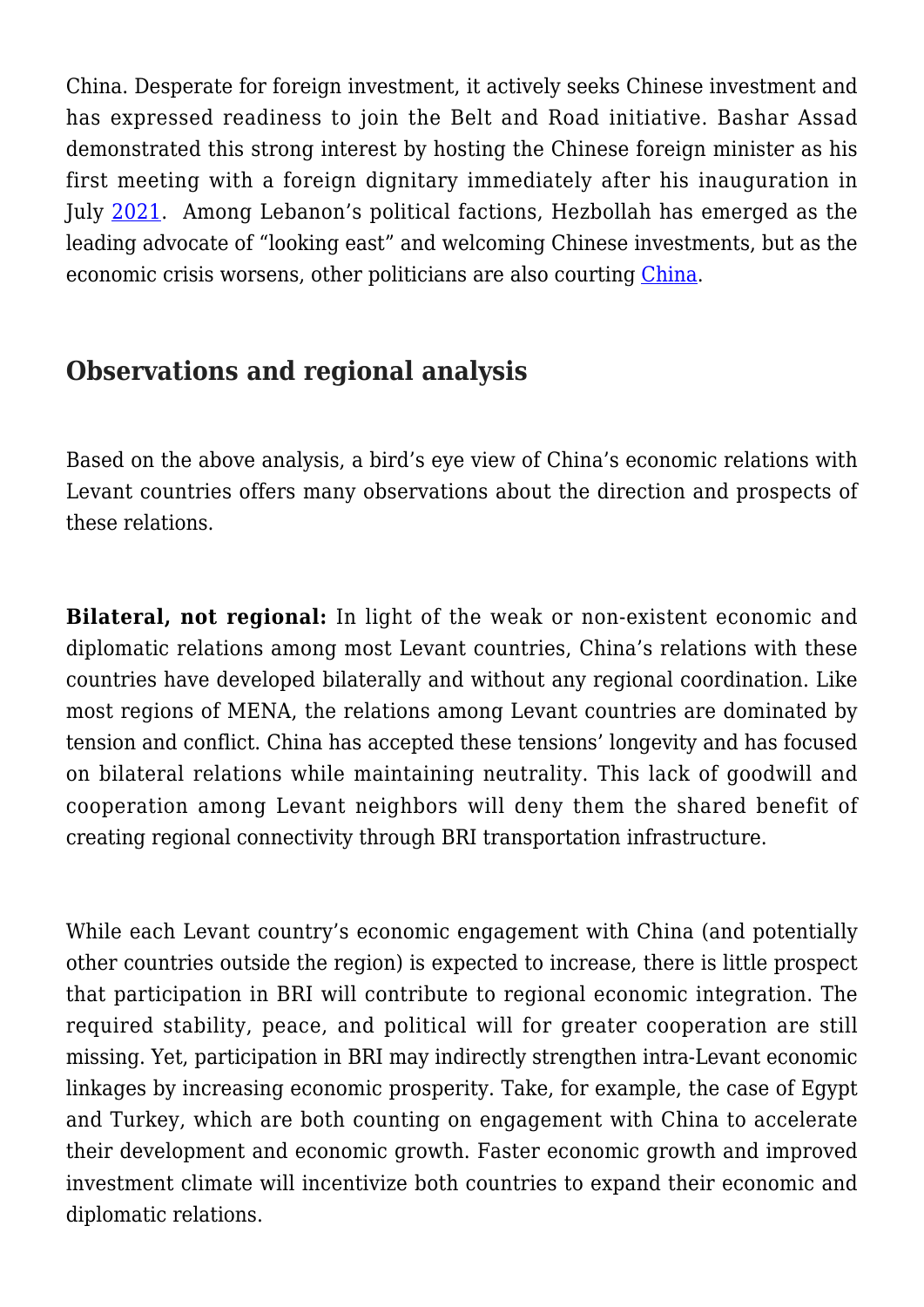**Impact of the pandemic:** The Covid-19 pandemic caused a severe but temporary disruption to China's BRI projects all over the world as both China and many host countries were forced to divert BRI financial resources to medical [care.](https://www.centralbanking.com/central-banks/economics/7835241/the-belt-and-road-initiative-2021-survey-the-impact-of-covid-19-on-the-bri) The engagement of China with Levant countries since the start of the pandemic points to a continuation of China's interest in the region. However, the aggregate value of Chinese investments in the area diminished in 2020. While many Chinese investment projects in Levant countries were suspended, China quickly offered pandemic-related assistance (masks, covid test kids…) to all Levant countries. This was partly a response to the medical supplies that some of these countries, such as Egypt and Israel, sent to China in the early stages of the pandemic, when it was causing a health crisis in China in February 2020, but had not reached the MENA region yet. By April 2020, the Chinese government sent masks and other medical supplies to all Levant countries as part of its worldwide pandemic assistance [strategy.](https://www.equaltimes.org/china-harnesses-health-diplomacy#.YVIneWZKh6E) It also participated in joint projects to develop Covid tests and vaccine production with Egypt and Israel.

Moving beyond this initial sale and donation of medical equipment, China has continued its BRI engagement with Levant countries but has focused on new digital communications and healthcare projects, which had a higher priority for these countries for coping with the pandemic<sup>[\[vii\]](https://www.uikpanorama.com/applewebdata://30CC5F14-757B-4F95-A9CE-20DF5AF02E7B#_edn7)</sup>. This included projects by leading Chinese high-tech firms such as Huawei and ZTE to upgrade and expand the digital telecommunication capacity in Egypt and Turkey. China is also developing a joint vaccine production facility in Egypt to supply Covid-19 vaccines to [Africa.](http://www.news.cn/english/africa/2021-09/07/c_1310173667.htm)

**The US Pushback:** The United States has not seized its concern about the reliance of its Middle East allies on Chinese advanced technology despite the pandemic. In addition to Israel, Egypt has also come under US pressure to avoid Chinese firms developing its 5G industry. These anti-Chinese campaigns are expected to be less effective in Egypt and Turkey, which have had tensions with Washington in recent years. Both Erdogan and El-Sisi consider China as a crucial economic partner that is indispensable for their respective economic development strategy. Since the United States still enjoys significant but varying degrees of leverage over Israel, Jordan, Egypt, Turkey, and even the fragmented Lebanon, these countries will occasionally find themself caught up in the middle of the US-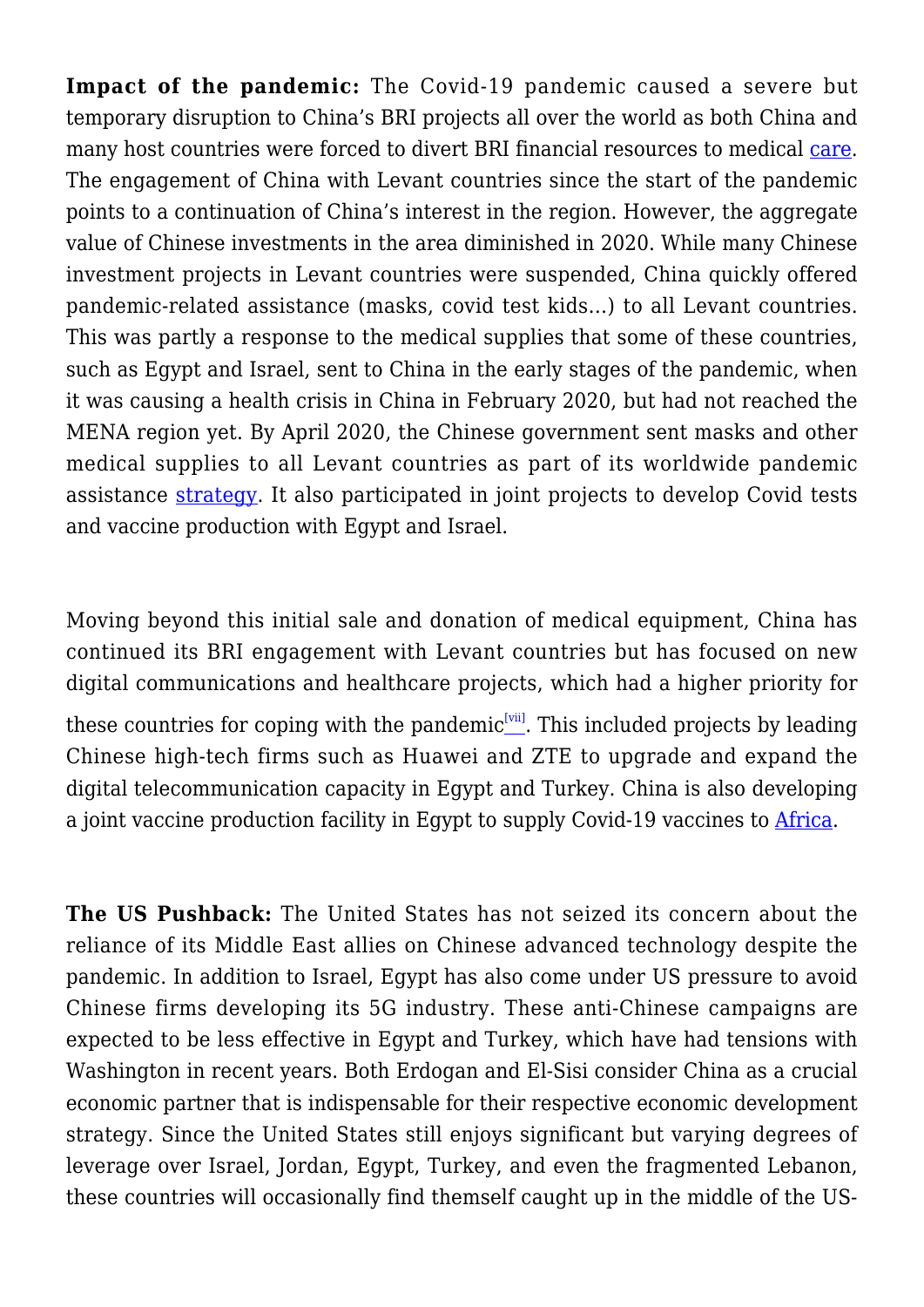China rivalry in the coming years.

I anticipate that China will try to remain focused on expanding its economic and technological relations with Levant countries without seeking military and strategic alliances against the US. The expansion of economic relations will include greater use of Chinese currency Renminbi (Yuan) for financial transactions with Levant countries. In recent years [Turkey](https://www.reuters.com/article/us-turkey-cenbank-china/turkish-central-bank-says-used-chinese-yuan-funding-for-first-time-idUSKBN23Q2AH), [Egypt,](https://www.egypttoday.com/Article/1/68862/Why-Egypt-is-significant-to-Belt-and-Road-Initiative) and Syria have taken steps to facilitate the Renminbi for trade with China.

**Egypt vs. Turkey:** While the current political leadership of Egypt and Turkey are both trying to expand their relations with China, there is some level of substitution and competition between their roles in China's BRI vision in the Eastern Mediterranean. They are both large economies with a good supply of semi-skilled and skilled labor; and attractive commercial seaports. They can both serve as manufacturing hubs and logistic transshipment cargo centers for BRI. Looking at China's engagement with Turkey and Egypt in the past ten years, it appears that while economic relations with both countries have expanded, Egypt is moving ahead and positioning itself as the main manufacturing and logistic hub for Chinese firms in the Mediterranean region.

This implies that some potential Chinese investments in Turkey might be ignored in favor of Egypt. The role of Turkey in the BRI will hence be more limited to middle corridor transportation and transshipment to Eastern Europe. On the other hand, Egypt will play a broader role in China's global transportation and production supply chain. In manufacturing activities, Chinese investments in Turkey will focus on select (relatively more advanced) sectors such as telecommunication and joint development of advanced weapon systems, while Egypt will attract a broader range of Chinese manufacturing investments, which will produce a more diverse range of products.

Several factors are contributing to these differences in Egypt and Turkey's economic engagements with China. One possible factor for Egypt's advantage is that President El-Sisi has been more focused on creating a hospitable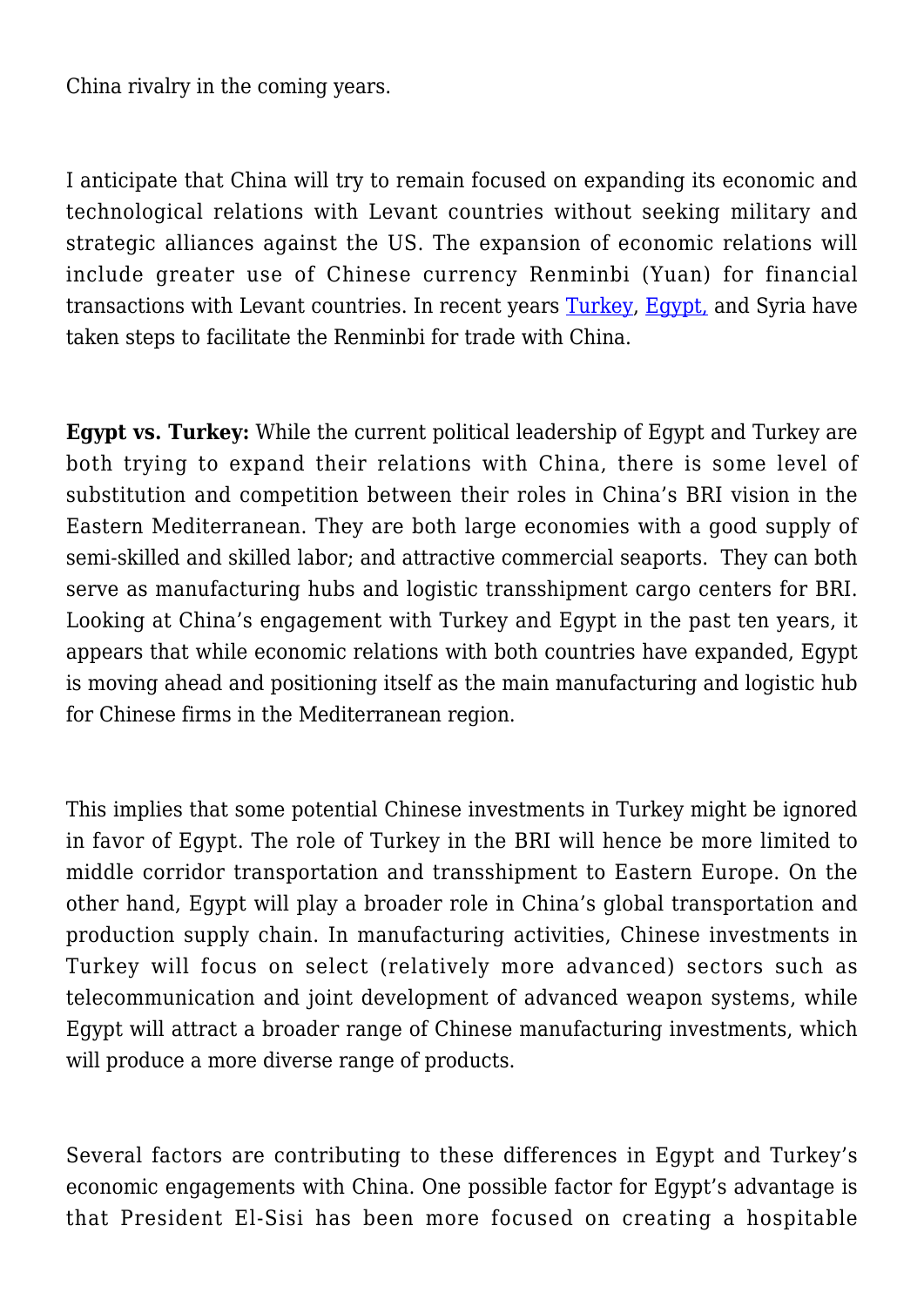environment for Chinese investments. As mentioned earlier, in addition to Egypt's geographic advantage, successive Egyptian regimes have remained consistent in their desire to preserve and expand their relations with China in the past two decades. They also invest in specific activities such as Chinese language education and China-sponsored vocational training programs to prepare Egyptian workers for employment in Chinese firms.

It also appears that the domestic political environment of Egypt is more stable under El-Sisi's authoritarian rule. On the other hand, President Erdogan faces domestic opposition parties that are highly critical of some Chinese investments. If these parties fare well in future presidential or parliamentary elections, they might adopt less-friendly policies towards China. Egypt will also be a more attractive manufacturing hub for export products because it has fewer tensions in its foreign policy than Turkey. Turkey has had occasional tensions with the US, the European Union, Russia, several Arab countries, and Israel in the past decade. On the other hand, Egypt has pursued a rather conservative foreign policy, and as a result, it is more suitable for Chinese investors who are looking for a trade, logistics, and export hub.

A fourth factor that might make Egypt more attractive for Chinese firms is the difference in public opinion toward China in Egypt and Turkey. Recent public opinion surveys (2017-2018) in Middle Eastern countries have shown that respondents in Egypt have a more favorable opinion about China than [Turkey.](https://www.mei.edu/publications/public-opinion-middle-east-toward-china) Furthermore, because of their strong cultural and linguistic links with the Uyghurs, the citizens of Turkey are more sensitive to China's treatment of this ethnic minority than Egyptians. As a result, the Uyghur question will pose more political risks in China-Turkey relations than China-Egypt [relations.](https://www.mei.edu/publications/turkey-china-relations-strategic-cooperation-strategic-partnership) Furthermore, there is more unpredictability in diplomatic maneuvers and alliance shifts of President Erdogan than Egypt's President El-Sisi. In other words, Egypt is more likely to maintain stable and positive relations with the Eastern Mediterranean and Europe than Turkey. Hence, it might have more appeal to China as a regional BRI production and logistic hub.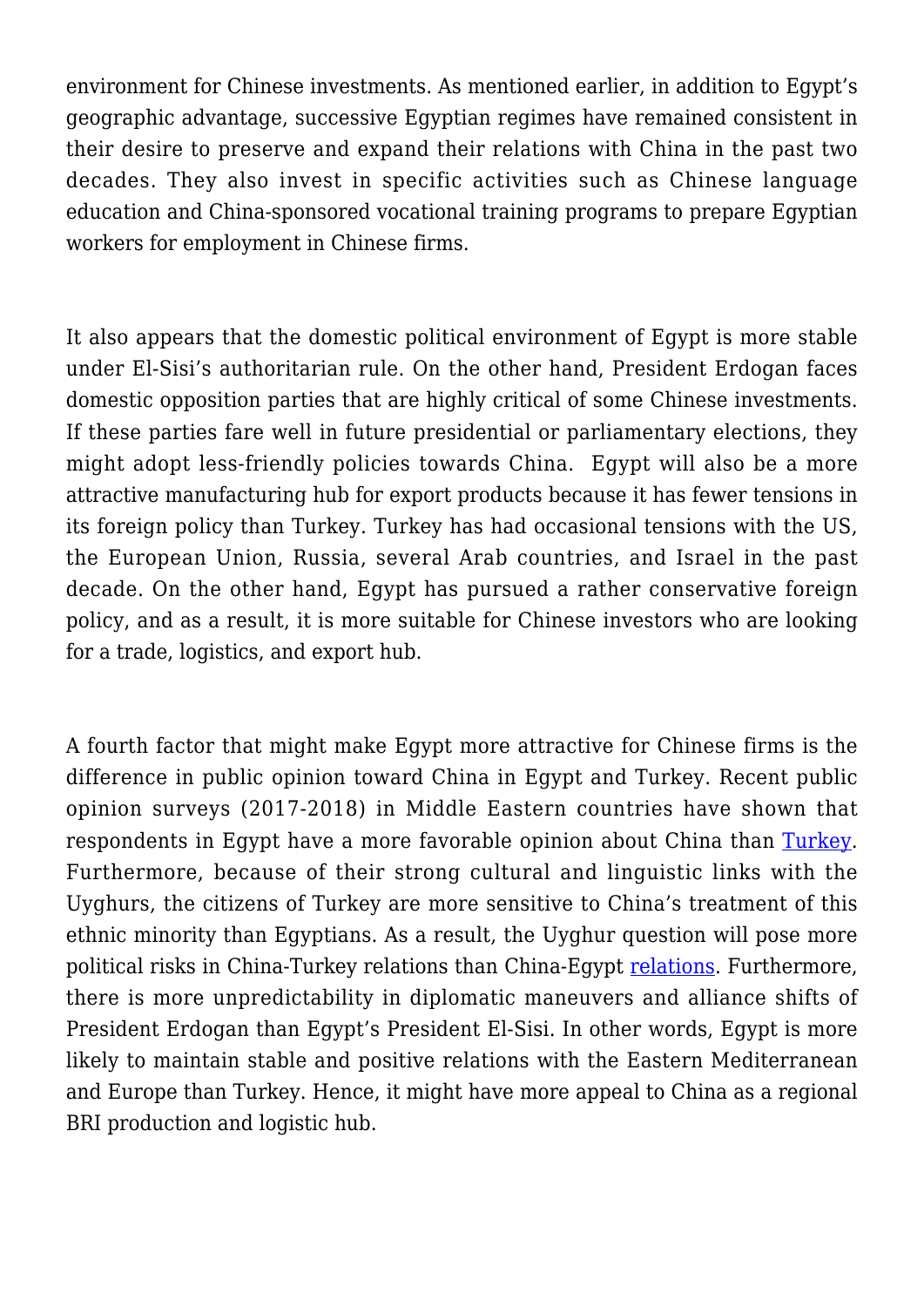# **Conclusion**

In some regions of the world, such as southeast Asia or Eurasia, countries that participate in China's Belt and Road Initiative develop strong economic links with China and develop stronger intra-regional economic linkages among themselves. This is not the case in the Levant region, and the relations among Levant countries are dominated by conflict, tension, and minimal levels of cross-border trade and investment.

Due to these intra-Levant conflicts, two east-west BRI transportation networks are likely to emerge in the Levant. China is supporting Turkey to develop the middle-corridor for land connection to Central Asia. Syria, Iraq, and Iran would like to develop cross-border highway and railroad connectivity with China's help and, if developed, it will serve as the second Levant east-west corridor. This project, however, will face uncertainty because of the US and Israeli efforts to deny Iran land connectivity to Iraq and Syria. The Suez Canal will overshadow these land-based transportation links, as it will serve as the most critical BRI route in Eastern Mediterranean. In the meantime, all Levant countries will develop stronger bilateral economic ties with China.

The data and evidence suggest that among Levant countries, Egypt's relations with China are expanding to a higher level than others, and the political leadership of both countries shows a strong commitment to bilateral relations. China is also actively courting President Erdogan and has offered him financial support for several of his mega-projects. Turkish-Chinese relations were adversely affected by the Chinese treatment of Uyghur Muslims up until five years ago. Still, President Erdogan strategically decided to suppress that issue for the sake of economic relations with China and the attraction of Chinese investment. This is a welcomed development by China, but some citizens and opposition political leaders in Turkey are still very sensitive about Uyghurs. These sentiments might affect bilateral relations in the future.

Israel-China economic relations were on track to expand rapidly, particularly in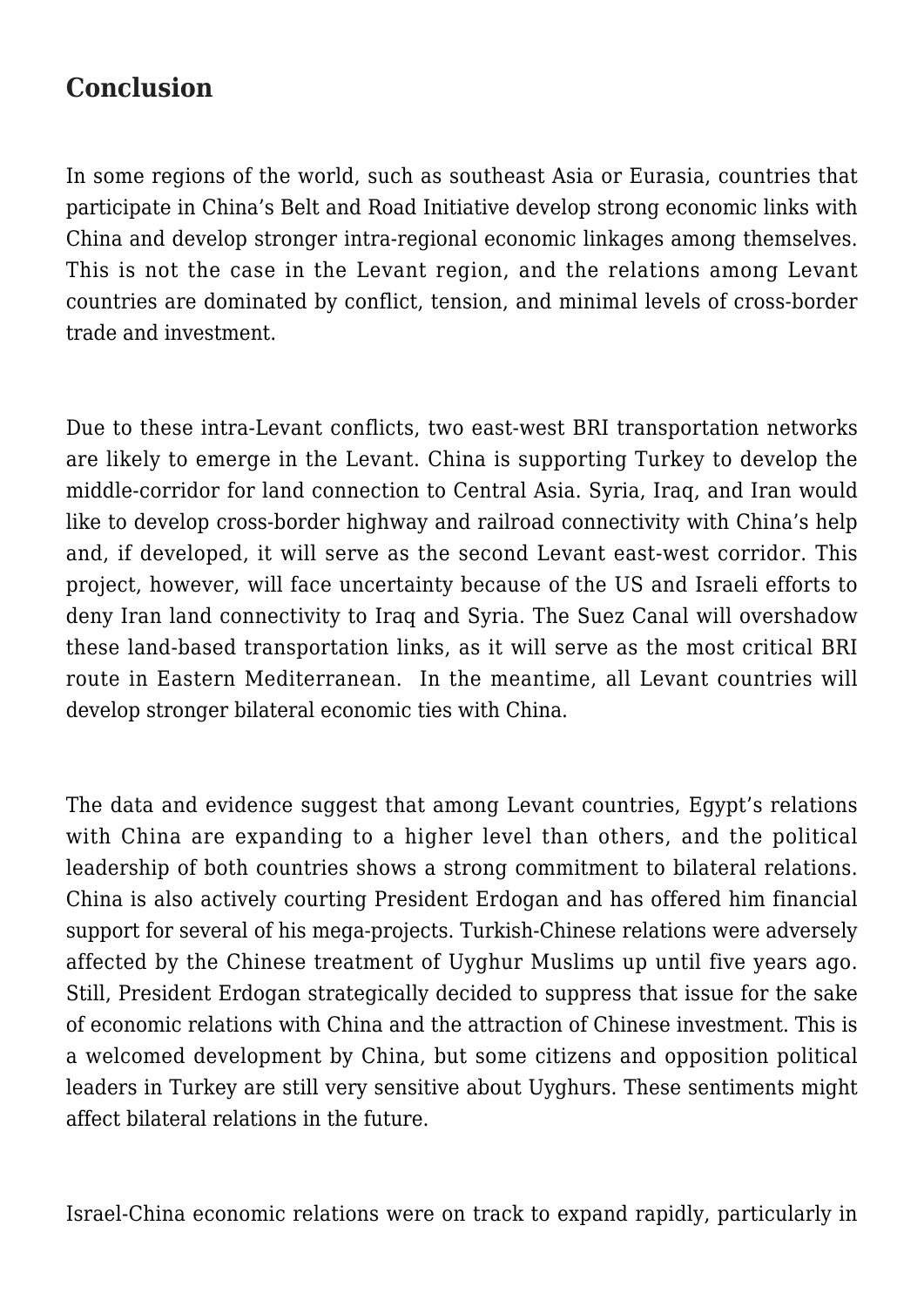the hi-tech sector. Still, Israel has had to partially curtail some Chinese investments because of US concerns about Chinese access to advanced technologies and espionage. Other Levant countries are also likely to face US demands for limiting their dependence on Chinese technology and supply chain, but they are likely to be less cooperative than Israel. The United States has some leverage on Jordan, but it is not concerned about any strategic risks in Jordan-China relations.

With regards to Egypt and Turkey, on the other hand, the US has some reservations about the growing role of China, but it has limited leverage on the current political leadership of these countries. Syria, which under the Assad regime has been a target of American sanctions and military intervention, is eager to expand its relations with China for both economic and strategic reasons. In Lebanon's fragmented political system, the Hizbollah actively advocates for close ties with China despite reservations from other political factions that prefer more intimate relations with the United States and Europe.

## **References**

Abu Zeid, Adnon, ["Iran Moving Forward with Railway Link to Syria via Iraq](https://www.al-monitor.com/originals/2018/11/iran-iraq-syria-railway.html.)", *Al-Monitor*, November 18, 2018.

"Amid US pressure, [Israel taps Local Firm over China for \\$1.5 b desalination](https://www.timesofisrael.com/amid-us-pressure-israel-taps-local-firm-over-chinese-bid-for-desalination-plant/) [plant](https://www.timesofisrael.com/amid-us-pressure-israel-taps-local-firm-over-chinese-bid-for-desalination-plant/)", *Times of Israel*, May 26, 2020.

Azhari, Timour, "[US Caesar Act Could Bleed Lebanon for Years to Come](https://www.aljazeera.com/economy/2020/6/19/us-caesar-act-could-bleed-lebanon-for-years-to-come.)", June 19, 2020[.](https://www.aljazeera.com/economy/2020/6/19/us-caesar-act-could-bleed-lebanon-for-years-to-come)

Burton, Guy. "Public Opinion in the Middle East towards China", *Middle East Institute,* December 11, 2018.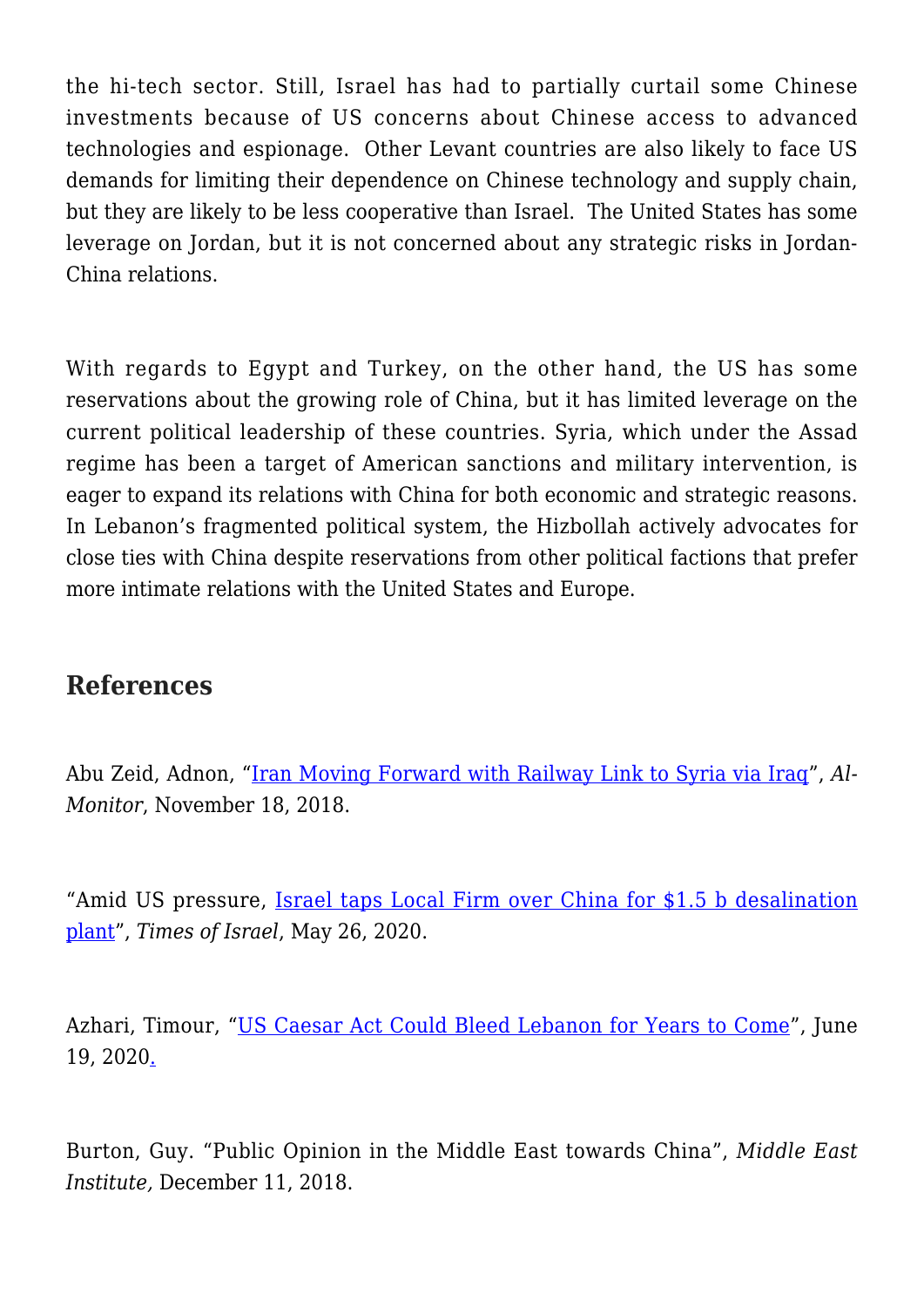Clinch, Matt, "[China backs Turkey to overcome its economic crisis"](https://www.cnbc.com/2018/08/17/china-backs-turkey-to-overcome-its-economic-crisis.html), *CNBC*, August 17, 2018, (Online citation: September, 4, 2021).

"[Case Study: Hunutlu EMBA Coal Plant"](https://www.ran.org/the-understory/case-study-emba-hunutlu-coal-plant/), March 23, 2021, *Ranforect Action Network*.

Calabrese, John, "[China and Syria: In War and Reconstruction"](https://www.mei.edu/publications/china-and-syria-war-and-reconstruction), *Middle East Institute*, July 9, 2019.

Colakoğlu, Selçuk, "[Turkey-China Relations: From 'Strategic Cooperation' to](https://www.mei.edu/publications/turkey-china-relations-strategic-cooperation-strategic-partnership) ['Strategic Partnership'?"](https://www.mei.edu/publications/turkey-china-relations-strategic-cooperation-strategic-partnership) *Middle East Institute*, March 20, 201[8.](https://www.mei.edu/publications/turkey-china-relations-strategic-cooperation-strategic-partnership)

Chulov, Martin, ["Syrian Economy Lies in Ruin and China Sniffs Opportunity](https://www.theguardian.com/world/2021/jul/21/syrian-economy-ruins-china-sniffs-opportunity-assad)", *The Guardian*, July 21, 2021.

El-Tawil, Noha, "[Why Egypt is Significant to belt and Road Initiative?"](https://www.egypttoday.com/Article/1/68862/Why-Egypt-is-significant-to-Belt-and-Road-Initiative), *Egypt Today*, April 27, 2019,

Foot, Rosemary, "[China's Vetoes During the Syrian Conflict"](https://www.eastasiaforum.org/2020/02/28/chinas-vetoes-during-the-syrian-conflict/), *East Asia Forum*, February 28, 2020,

Fouly, Mahnoud and al-Azrak, Emad, "[Cooperating with China, Egypt eyes](http://www.news.cn/english/africa/2021-09/07/c_1310173667.htm) [becoming regional hub for COVID-19 vaccine production"](http://www.news.cn/english/africa/2021-09/07/c_1310173667.htm), *Xinhua Net*, September 7, 2021,

Gündüzyeli, Elif, "[A Chinese Coal Plant Highlights Turkey's Flawed Energy](https://chinadialogue.net/en/energy/a-chinese-coal-plant-highlights-turkeys-flawed-energy-policy/) [Policy](https://chinadialogue.net/en/energy/a-chinese-coal-plant-highlights-turkeys-flawed-energy-policy/)", *China Dialogue*, September 3, 2020,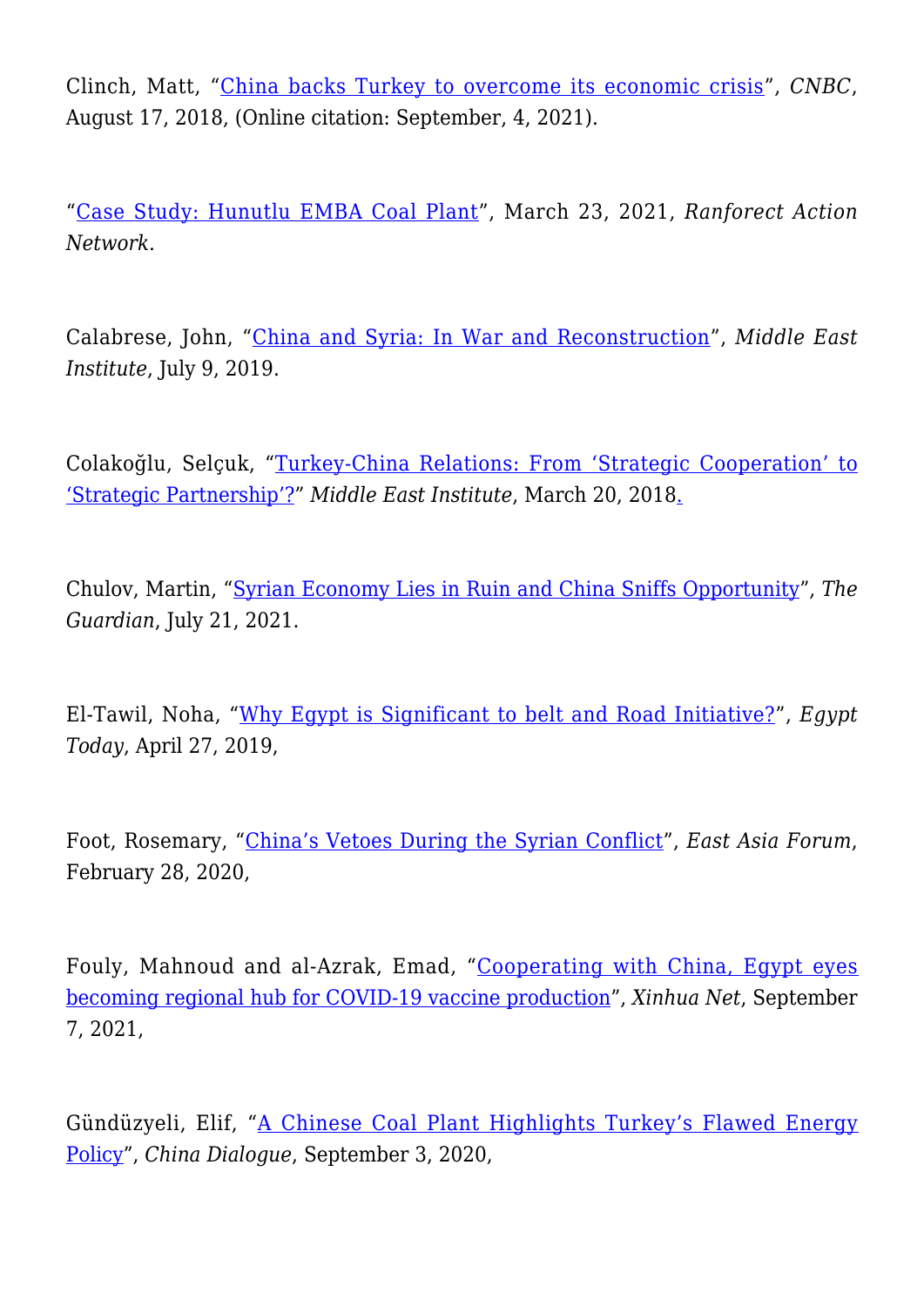Gonzalez, Ricard, ["China Harnesses 'Health Diplomacy' to Strengthen Foothold in](https://www.equaltimes.org/china-harnesses-health-diplomacy#.YVIneWZKh6E) [the Middle East](https://www.equaltimes.org/china-harnesses-health-diplomacy#.YVIneWZKh6E)", *Equal Times*, July 14, 2021.

Jizhong, Z, R. Ring, C. Jeffery, "[The Belt and Road Initiative 2021 Survey: The](https://www.centralbanking.com/central-banks/economics/7835241/the-belt-and-road-initiative-2021-survey-the-impact-of-covid-19-on-the-bri) [Impact of Covid-19 on the BRI](https://www.centralbanking.com/central-banks/economics/7835241/the-belt-and-road-initiative-2021-survey-the-impact-of-covid-19-on-the-bri)", *Central Banking*, June 1, 2021.

[Observatory of Economic Complexity,](https://oec.world/en) *Datawheel*.

Parsa, Mani, "[Lebanon and Its Hezbollah Follow Iran, Hoping for a Chinese](https://en.radiofarda.com/a/lebanon-and-its-hezbollah-follow-iran-hoping-for-a-chinese-rescue/30730447.html.) [Rescue"](https://en.radiofarda.com/a/lebanon-and-its-hezbollah-follow-iran-hoping-for-a-chinese-rescue/30730447.html.), *Radio Farda,* July 16, 2020.

Ravel, Hagar, "[How Will Increased Chinese Funding Affect Israeli](https://www.calcalistech.com/ctech/articles/0,7340,L-3772395,00.html) [Entrepreneurs?](https://www.calcalistech.com/ctech/articles/0,7340,L-3772395,00.html)", *CTECH*, October 24, 2019.

Sawers, Paul, "[Huawei Reportedly Acquires Israeli IT Networking Company,](https://venturebeat.com/2016/12/07/huawei-reportedly-acquires-israeli-it-networking-company-toga-networks-for-150-million) [TOGA Networks for \\$150 million](https://venturebeat.com/2016/12/07/huawei-reportedly-acquires-israeli-it-networking-company-toga-networks-for-150-million)", *Venture Beat*, December 7, 2016.

[Https://investmentpolicy.unctad.org/investment-policy](Https://investmentpolicy.unctad.org/investment-policy-monitor/measures/3426/israel-government-establishes-a-committee-to-evaluate-national-security-implications-of-foreign-investment.)[monitor/measures/3426/israel-government-establishes-a-committee-to-evaluate](Https://investmentpolicy.unctad.org/investment-policy-monitor/measures/3426/israel-government-establishes-a-committee-to-evaluate-national-security-implications-of-foreign-investment.)[national-security-implications-of-foreign-investment.](Https://investmentpolicy.unctad.org/investment-policy-monitor/measures/3426/israel-government-establishes-a-committee-to-evaluate-national-security-implications-of-foreign-investment.)

"[Syrian Parliament Okats Russian Lease of Tartus port"](https://www.france24.com/en/20190612-syria-parliament-okays-russian-lease-tartus-port-state-media), *France 24*, December 6, 201[9.](https://www.france24.com/en/20190612-syria-parliament-okays-russian-lease-tartus-port-state-media)

"[The TEDA-Suez project in the southern sector of the Suez Canal corridor, near](https://www.egypttoday.com/Article/1/68862/Why-Egypt-is-significant-to-Belt-and-Road-Initiative) [al-Shokhna and its development began in 2015](https://www.egypttoday.com/Article/1/68862/Why-Egypt-is-significant-to-Belt-and-Road-Initiative)"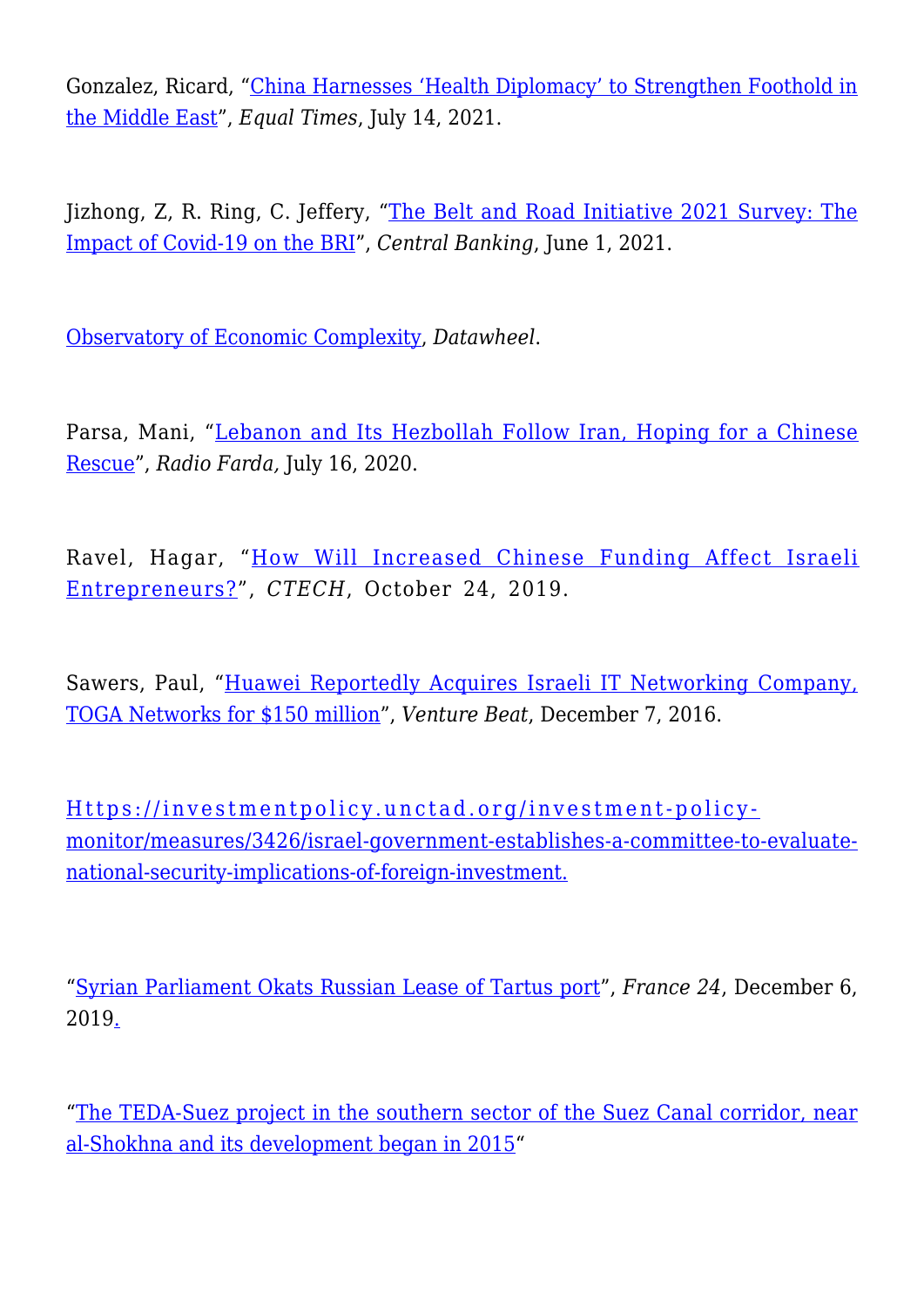"[Turkish Central Bank Says Used Chinese Yuan Funding for the First](https://www.reuters.com/article/us-turkey-cenbank-china/turkish-central-bank-says-used-chinese-yuan-funding-for-first-time-idUSKBN23Q2AH) [Time](https://www.reuters.com/article/us-turkey-cenbank-china/turkish-central-bank-says-used-chinese-yuan-funding-for-first-time-idUSKBN23Q2AH)", *Reuters*, June 19, 2020.

#### **Notes**

 $\left[$ <sup>[\[i\]](https://www.uikpanorama.com/applewebdata://30CC5F14-757B-4F95-A9CE-20DF5AF02E7B#_ednref1)</sup> These were needed to facilitate China's rapid industrial development which began in the 1980s.

 $\frac{1}{10}$  China's annual investment in MENA declined from \$25.2 billion in 2018 to \$5.8 billion in 2020 (Calculated by author from China Global Investment Tracker database.) <https://www.aei.org/china-global-investment-tracker/>.

[\[iii\]](https://www.uikpanorama.com/applewebdata://30CC5F14-757B-4F95-A9CE-20DF5AF02E7B#_ednref3) The diplomatic relations between Egypt and China are much older and Jamal Abdul Nasser was the first Arab leader that diplomatic relations with China in 1956.

[\[iv\]](https://www.uikpanorama.com/applewebdata://30CC5F14-757B-4F95-A9CE-20DF5AF02E7B#_ednref4) China and Egypt initially discussed the idea of Suez Economic Zone in 1990s but the project began in 2008. The Tianjin TEDA Compony has played an active role in development of this project ever since.

 $[V]$  The TEDA-Suez project is located in the southern sector of the Suez Canal corridor, near al-Shokhna and its development began in [2015](https://www.egypttoday.com/Article/1/68862/Why-Egypt-is-significant-to-Belt-and-Road-Initiative).

 $\frac{[vi]}{2}$  $\frac{[vi]}{2}$  $\frac{[vi]}{2}$  According to a 2018 opinion survey about attitudes toward China in Middle Eastern countries, among Levant countries the favorable opinion toward China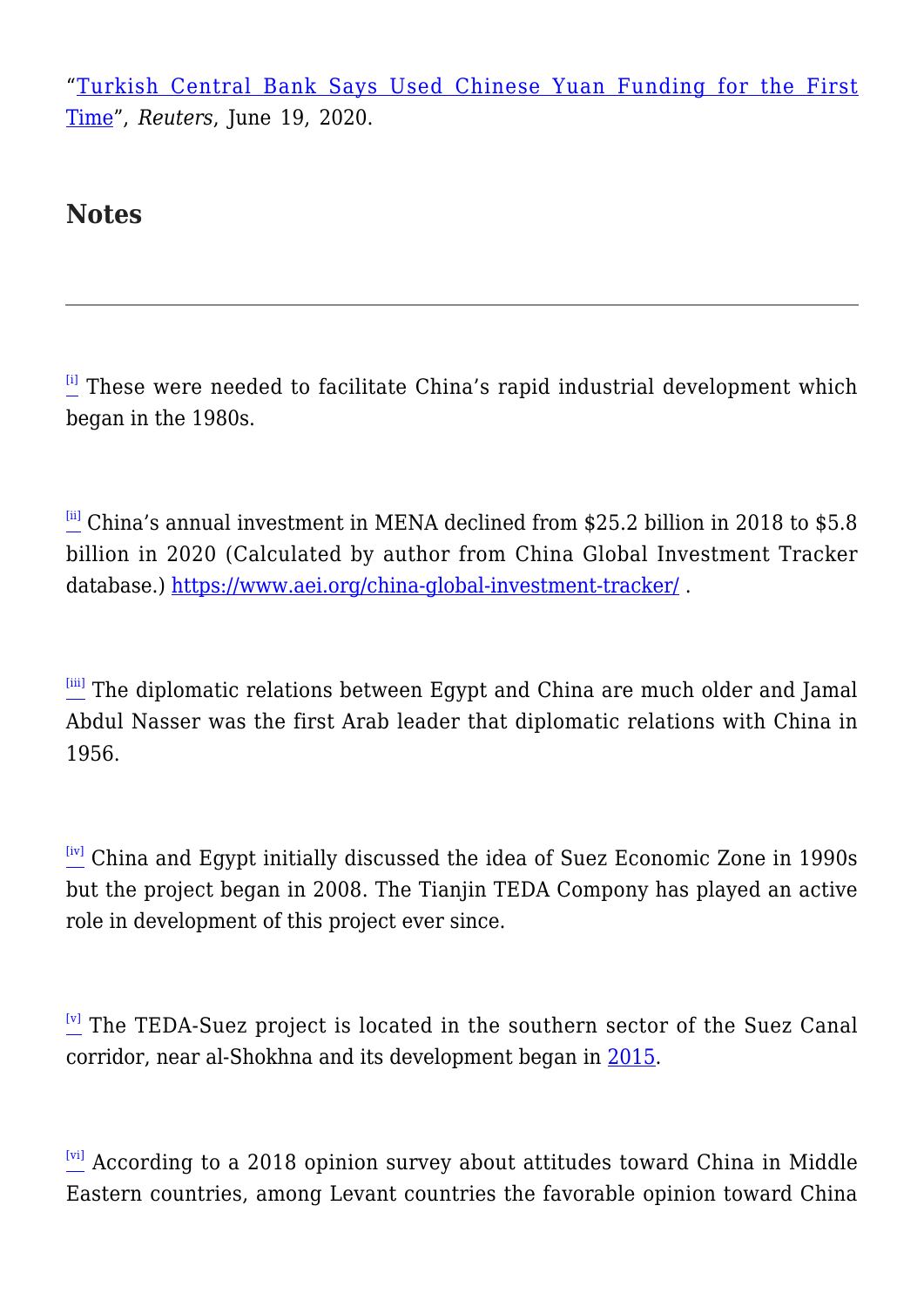was high in Egypt and Israel, but low in [Turkey](https://www.mei.edu/publications/public-opinion-middle-east-toward-china).

[\[vii\]](https://www.uikpanorama.com/applewebdata://30CC5F14-757B-4F95-A9CE-20DF5AF02E7B#_ednref7) China has labeled these new BRI priorities as Digital Silk Road and Health Silk Road.



**Nader Habibi, Prof. Dr., Brandeis University's Crown Center for Middle East Studies**

Nader Habibi is the Henry J. Leir Professor of Practice in the Economics of the Middle East at Brandeis University's Crown Center for Middle East Studies. Before joining Brandeis University in June 2007, he served as managing director of economic forecasting and risk analysis for Middle East and North Africa in Global Insight Ltd. Mr. Habibi has worked in academic and research institutions in Iran, Turkey and the United States since 1987. He earned his PhD in Economics from Michigan State University. His most recent research projects are: a) Economic relations of Middle Eastern countries with China, b) analysis of the excess supply of college graduates in Middle Eastern countries, c) impact of economic sanctions on Iranian economy. Habibi also served as director of Islamic and Middle East Studies at Brandeis University (August 2014-August 2019). He has published a work of fiction about Middle East geopolitics titled: Three Stories One Middle East (2014). Links to his publications are available at [https://naderhabibi.blogspot.com/.](https://linkprotect.cudasvc.com/url?a=https%3a%2f%2fnaderhabibi.blogspot.com%2f&c=E,1,guT507TJQXvaSFNtvwe7bkM7QYfxWmEikUbc8PilY7jbKdKN6OhZ5A1OR95OFupfdSE25hqOzw8RQy8O62i5WwFNcpM_ft22mHw4OOA5gBtsgx7YJJU,&typo=1)